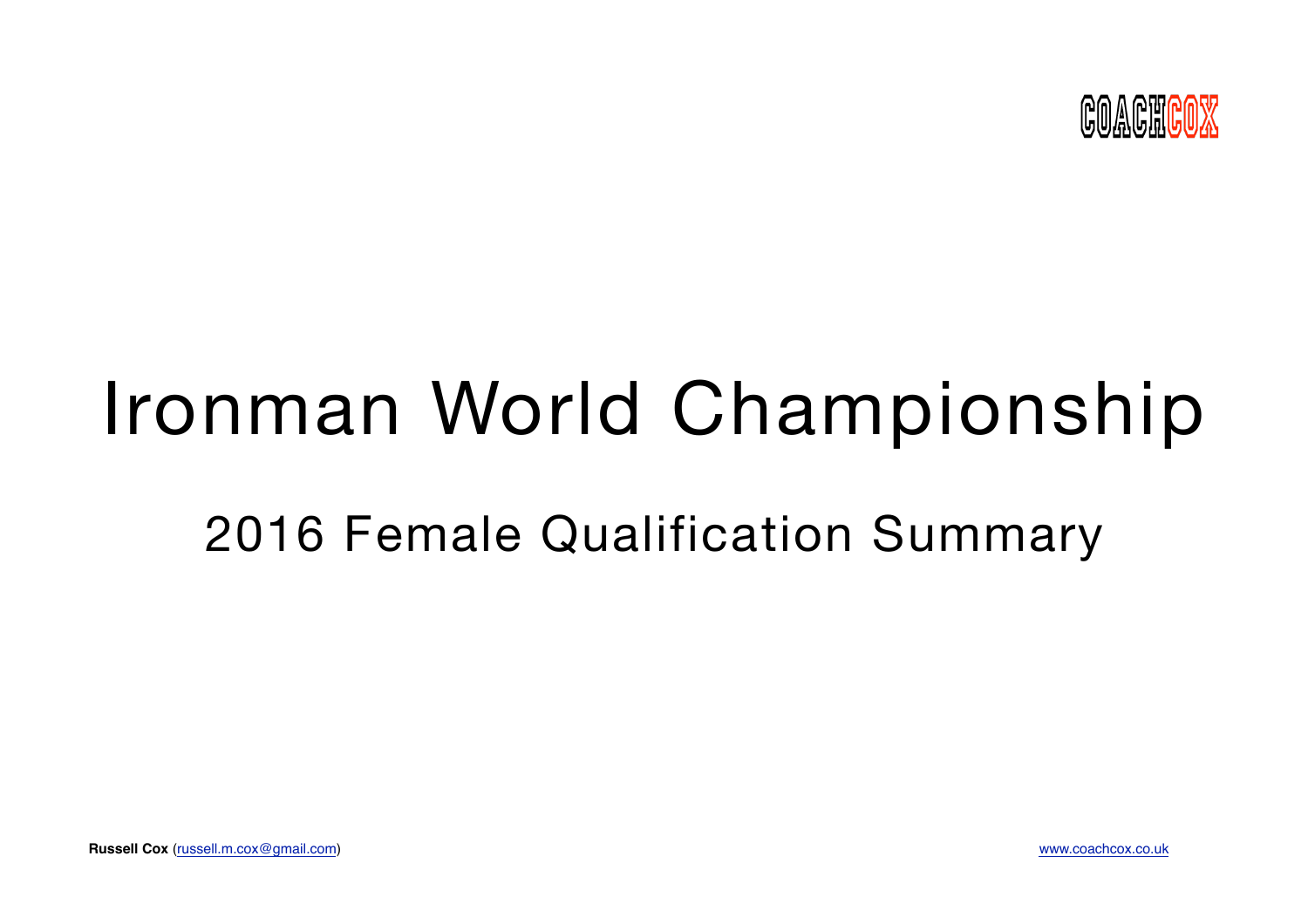|                                | <b>Total Slots</b> | F18-24         | F25-29         | F30-34         | F35-39         | F40-44         | F45-49         | F50-54                  | F55-59       | F60-64         | F65-69       | F70-74       | F75-79         | F80+         |
|--------------------------------|--------------------|----------------|----------------|----------------|----------------|----------------|----------------|-------------------------|--------------|----------------|--------------|--------------|----------------|--------------|
| <b>Vichy 2015</b>              | 50                 | $\mathbf{1}$   | $\mathbf{1}$   | $\overline{2}$ | $\mathbf{1}$   | $\overline{c}$ | $\mathbf{1}$   | $\mathbf{1}$            | $\mathbf{1}$ | $\overline{1}$ | $\mathbf{1}$ | $\mathbf{1}$ |                |              |
| Muskoka 2015                   | 50                 | $\overline{1}$ | $\overline{2}$ | $\overline{2}$ | $\mathbf{2}$   | $\sqrt{2}$     | $\overline{2}$ | $\overline{2}$          | $\sqrt{2}$   | $\overline{1}$ |              |              |                |              |
| Wisconsin 2015                 | 50                 | $\mathbf{1}$   | $\overline{2}$ | $\overline{2}$ | $\overline{2}$ | $\mathbf{2}$   | $\overline{2}$ | $\mathbf{2}^{\prime}$   | $\mathbf{1}$ | $\overline{1}$ | $\mathbf{1}$ |              |                |              |
| <b>Wales 2015</b>              | 50                 | $\overline{1}$ | $\mathbf{1}$   | $\overline{2}$ | $\overline{2}$ | $\overline{2}$ | $\mathbf{1}$   | $\overline{\mathbf{1}}$ | $\mathbf{1}$ | $\mathbf{1}$   | $\mathbf{1}$ |              |                |              |
| Lake Tahoe 2015                | 50                 | $\mathbf{1}$   | $\mathbf{1}$   | $\overline{2}$ | $\overline{c}$ | $\overline{c}$ | $\overline{2}$ | $\overline{2}$          | $\mathbf{1}$ | $\overline{1}$ | $\mathbf{1}$ |              |                |              |
| Mallorca 2015                  | 50                 | $\overline{1}$ | $\mathbf{1}$   | $\mathbf{2}$   | $\overline{2}$ | $\sqrt{2}$     | $\mathbf{2}$   | $\mathbf{1}$            | $\mathbf{1}$ | $\overline{1}$ |              |              |                |              |
| Chattanooga 2015               | 50                 | $\mathbf{1}$   | $\mathbf{1}$   | $\overline{2}$ | $\mathbf{3}$   | $\mathbf{3}$   | $\overline{2}$ | $\overline{2}$          | $\mathbf{2}$ | $\overline{1}$ | $\mathbf{1}$ | $\mathbf{1}$ |                |              |
| Barcelona 2015                 | 50                 | $\overline{1}$ | $\mathbf{1}$   | $\overline{c}$ | $\overline{2}$ | $\sqrt{2}$     | $\overline{2}$ | $\overline{1}$          | $\mathbf{1}$ | $\overline{1}$ | $\mathbf{1}$ |              |                |              |
| <b>World Championship 2015</b> | 26                 | $\mathbf{1}$   | $\mathbf{1}$   | $\mathbf{1}$   | $\mathbf{1}$   | $\mathbf{1}$   | $\mathbf{1}$   | $\mathbf{1}$            | $\mathbf{1}$ | $\overline{1}$ | $\mathbf{1}$ | $\mathbf{1}$ |                |              |
| Louisville 2015                | 50                 | $\overline{1}$ | $\overline{2}$ | $\overline{2}$ | 3              | $\mathbf 3$    | 3              | $\overline{2}$          | $\mathbf{1}$ | $\overline{1}$ | $\mathbf{1}$ | $\mathbf{1}$ |                |              |
| Maryland 2015                  | 50                 | $\mathbf{1}$   | $\mathbf{2}$   | $\mathbf{2}$   | $\overline{c}$ | $\mathbf 3$    | $\mathbf{3}$   | $\mathbf{2}^{\prime}$   | $\sqrt{2}$   | $\overline{1}$ | $\mathbf{1}$ |              |                |              |
| Los Cabos 2015                 | 40                 | $\mathbf{1}$   | $\mathbf{1}$   | $\mathbf{2}$   | $\mathbf{1}$   | $\sqrt{2}$     | $\overline{2}$ | $\mathbf{1}$            | $\mathbf{1}$ | $\overline{1}$ | $\mathbf{1}$ |              | $\overline{1}$ |              |
| Florida 2015                   | 50                 | $\mathbf{1}$   | $\mathbf{1}$   | $\mathbf{2}$   | $\overline{c}$ | $\mathbf{2}$   | $\overline{2}$ | $\mathbf{2}^{\prime}$   | $\mathbf{1}$ | $\overline{1}$ | $\mathbf{1}$ | $\mathbf{1}$ |                | $\mathbf{1}$ |
| Fortaleza 2015                 | 50                 | $\mathbf{1}$   | $\mathbf{1}$   | $\overline{c}$ | $\overline{2}$ | $\sqrt{2}$     | $\mathbf{1}$   | $\overline{1}$          | $\mathbf{1}$ | $\overline{1}$ | $\mathbf{1}$ |              |                |              |
| Malaysia 2015                  | 40                 | $\mathbf{1}$   | $\mathbf{1}$   | $\mathbf{1}$   | $\overline{c}$ | $\mathbf{1}$   | $\mathbf{1}$   | $\mathbf{1}$            | $\mathbf{1}$ | $\overline{1}$ | $\mathbf{1}$ |              |                |              |
| Arizona 2015                   | 50                 | -1             | $\overline{2}$ | $\overline{c}$ | $\overline{2}$ | 3              | 3              | $\overline{2}$          | $\mathbf{1}$ | $\overline{1}$ | $\mathbf{1}$ | $\mathbf{1}$ |                |              |
| Cozumel 2015                   | 40                 | $\mathbf{1}$   | $\mathbf{1}$   | $\overline{2}$ | $\mathbf{2}$   | $\overline{c}$ | $\overline{c}$ | $\mathbf{1}$            | $\mathbf{1}$ | $\overline{1}$ | $\mathbf{1}$ |              |                |              |
| Western Australia 2015         | 40                 | -1             | $\mathbf{1}$   | $\overline{2}$ | $\overline{2}$ | $\sqrt{2}$     | $\overline{2}$ | $\overline{\mathbf{1}}$ | $\mathbf{1}$ | $\overline{1}$ |              |              |                |              |
| New Zealand 2016               | 40                 | $\mathbf{1}$   | $\mathbf{1}$   | $\overline{2}$ | $\overline{2}$ | $\mathbf{2}$   | $\overline{2}$ | $\mathbf{1}$            | $\mathbf{1}$ | $\overline{1}$ | $\mathbf{1}$ | $\mathbf{1}$ |                |              |
| Melbourne 2016                 | 75                 | $\mathbf{1}$   | $\overline{2}$ | 3              | 3              | $\mathbf{2}$   | $\overline{2}$ | $\overline{2}$          | $\mathbf{1}$ | $\overline{1}$ | $\mathbf{1}$ | $\mathbf{1}$ |                |              |
| South Africa 2016              | 75                 | $\mathbf{1}$   | $\mathbf{2}$   | $\mathbf 3$    | $\mathbf{3}$   | $\mathbf 3$    | $\mathbf{2}$   | $\mathbf{2}$            | $\mathbf{1}$ | $\overline{1}$ | $\mathbf{1}$ |              |                |              |
| Australia 2016                 | 40                 | $\overline{1}$ | $\mathbf{1}$   | $\overline{c}$ | $\overline{c}$ | $\sqrt{2}$     | $\mathbf{1}$   | $\overline{\mathbf{1}}$ | $\mathbf{1}$ | $\mathbf{1}$   | $\mathbf{1}$ |              |                |              |
| <b>Texas 2016</b>              | 75                 | $\overline{2}$ | $\mathbf{2}$   | 3              | $\mathbf{3}$   | $\overline{4}$ | $\mathbf{3}$   | $\overline{2}$          | $\sqrt{2}$   | $\overline{1}$ | $\mathbf{1}$ | $\mathbf{1}$ |                |              |
| Lanzarote 2016                 | 40                 | $\overline{1}$ | $\mathbf{1}$   | $\overline{1}$ | $\mathbf{1}$   | $\mathbf{1}$   | $\mathbf{1}$   | $\overline{1}$          | $\mathbf{1}$ | $\overline{1}$ | $\mathbf{1}$ | $\mathbf{1}$ |                |              |
| Brazil 2016                    | 75                 | $\mathbf{1}$   | $\overline{2}$ | $\overline{2}$ | $\overline{2}$ | $\overline{c}$ | $\mathbf{1}$   | $\mathbf{1}$            | $\mathbf{1}$ | $\overline{1}$ | $\mathbf{1}$ |              |                |              |
| France 2016                    | 40                 | -1             | $\mathbf{1}$   | $\mathbf{1}$   | $\mathbf{1}$   | $\mathbf{1}$   | $\mathbf{1}$   | -1                      | $\mathbf{1}$ | $\mathbf{1}$   | $\mathbf{1}$ |              |                |              |
| <b>Cairns 2016</b>             | 40                 | $\overline{1}$ | $\mathbf{1}$   | $\mathbf{2}$   | $\mathbf{2}$   | $\overline{2}$ | $\mathbf{2}$   | $\mathbf{1}$            | $\mathbf{1}$ | $\overline{1}$ |              |              |                |              |

#### **Estimated Female Kona Slot Allocation for 2016 Qualifiers**

Athlete count estimated from previous data for this race. Kona slot count estimated from previous data for this race.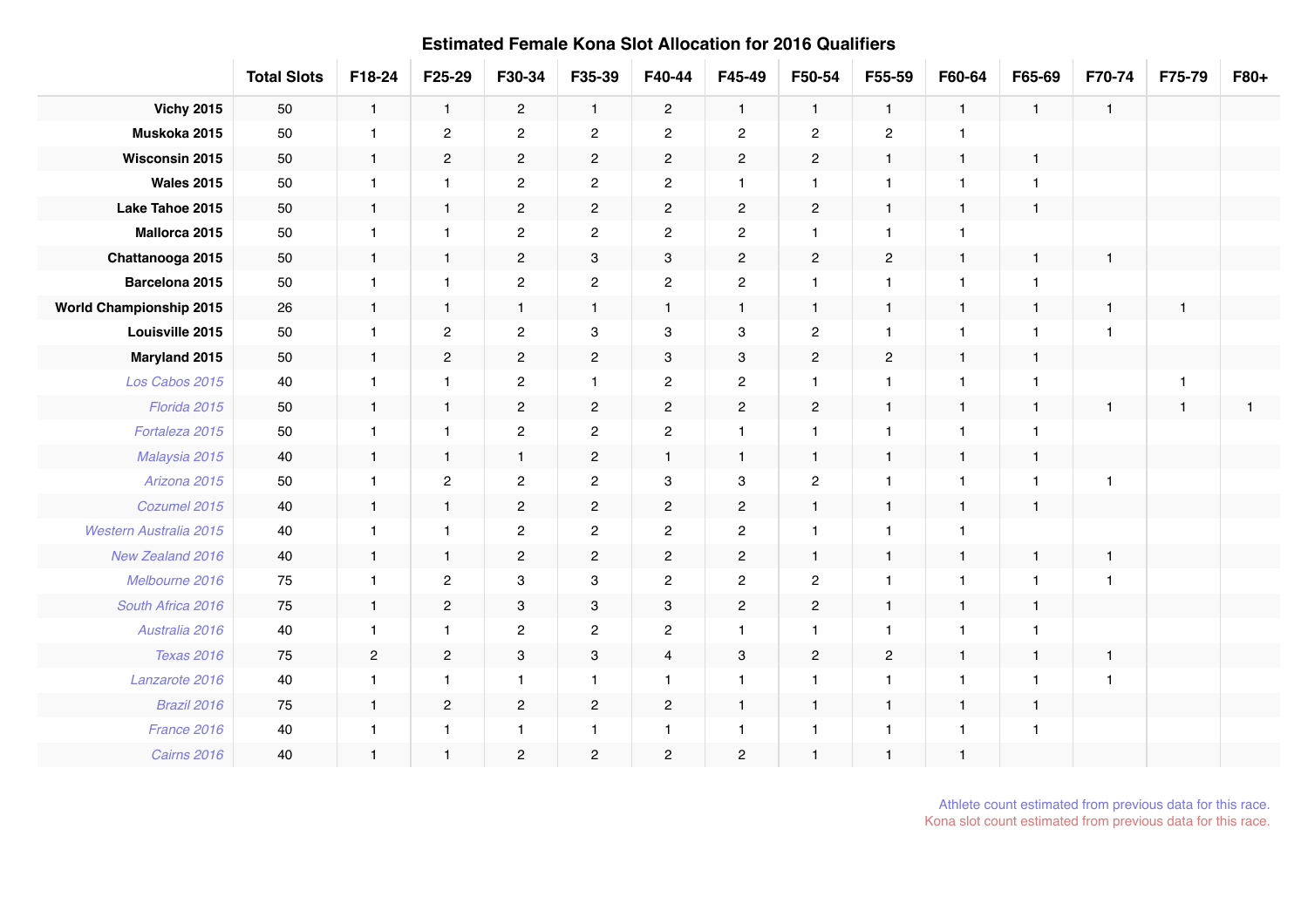|                            | <b>Total Slots</b> | F18-24 | F25-29         | F30-34         | F35-39         | F40-44                | F45-49                | F50-54         | F55-59                  | F60-64                  | F65-69         | F70-74 | F75-79 | F80+ |
|----------------------------|--------------------|--------|----------------|----------------|----------------|-----------------------|-----------------------|----------------|-------------------------|-------------------------|----------------|--------|--------|------|
| Austria 2016               | 40                 |        |                |                | $\overline{2}$ | $\overline{2}$        |                       | $\overline{1}$ | $\mathbf{1}$            | $\overline{1}$          |                |        |        |      |
| Frankfurt 2016             | 75                 |        | $\overline{2}$ | $\overline{2}$ | $\overline{2}$ | $\overline{2}$        | $\overline{2}$        | $\mathbf{2}$   | 1                       |                         | 1              |        |        |      |
| <b>UK 2016</b>             | 40                 |        |                | $\overline{2}$ |                | $\overline{2}$        |                       | H              | $\overline{1}$          | ٠                       | 1              |        |        |      |
| Lake Placid 2016           | 40                 |        |                | $\overline{2}$ | $\overline{2}$ | $\overline{2}$        | $\mathbf{2}^{\prime}$ | $\overline{2}$ | $\overline{\mathbf{1}}$ | ٠                       | -1             | и      |        |      |
| Switzerland 2016           | 40                 |        |                |                |                | $\overline{2}$        |                       | 4              | $\overline{1}$          | н                       | 1              |        |        |      |
| Canada 2016                | 40                 |        |                | $\overline{2}$ | $\overline{2}$ | $\overline{2}$        | $\overline{2}$        | $\overline{2}$ | -1                      |                         | 1              |        |        |      |
| Maastricht-Limburg 2016    | 40                 |        |                |                |                |                       |                       | 1              | $\overline{1}$          | $\overline{1}$          | $\overline{1}$ |        |        |      |
| Boulder 2016               | 40                 |        |                | $\overline{2}$ | $\overline{2}$ | $\overline{2}$        | $\overline{2}$        | $\overline{2}$ | $\overline{1}$          | 1                       | 1              | ×      |        |      |
| Sweden 2016                | 40                 |        |                | $\overline{2}$ | $\overline{2}$ | $\overline{2}$        | $\overline{2}$        | H              | $\mathbf{1}$            | $\overline{\mathbf{1}}$ |                |        |        |      |
| Copenhagen 2016            | 40                 |        |                | $\overline{2}$ |                | $\overline{2}$        |                       |                | -1                      |                         | -1             |        |        |      |
| Coeur d'Alene 2016         | 40                 |        |                |                | $\overline{2}$ | $\overline{2}$        |                       | 1              | $\blacksquare$          | $\overline{1}$          | 1              | 1      |        |      |
| <b>Mont-Tremblant 2016</b> | 40                 |        |                | $\mathbf{2}$   | $\overline{2}$ | $\mathbf{2}^{\prime}$ | $\overline{2}$        | $\overline{c}$ | 1                       |                         |                |        |        |      |

#### **Estimated Female Kona Slot Allocation for 2016 Qualifiers**

Athlete count estimated from previous data for this race. Kona slot count estimated from previous data for this race.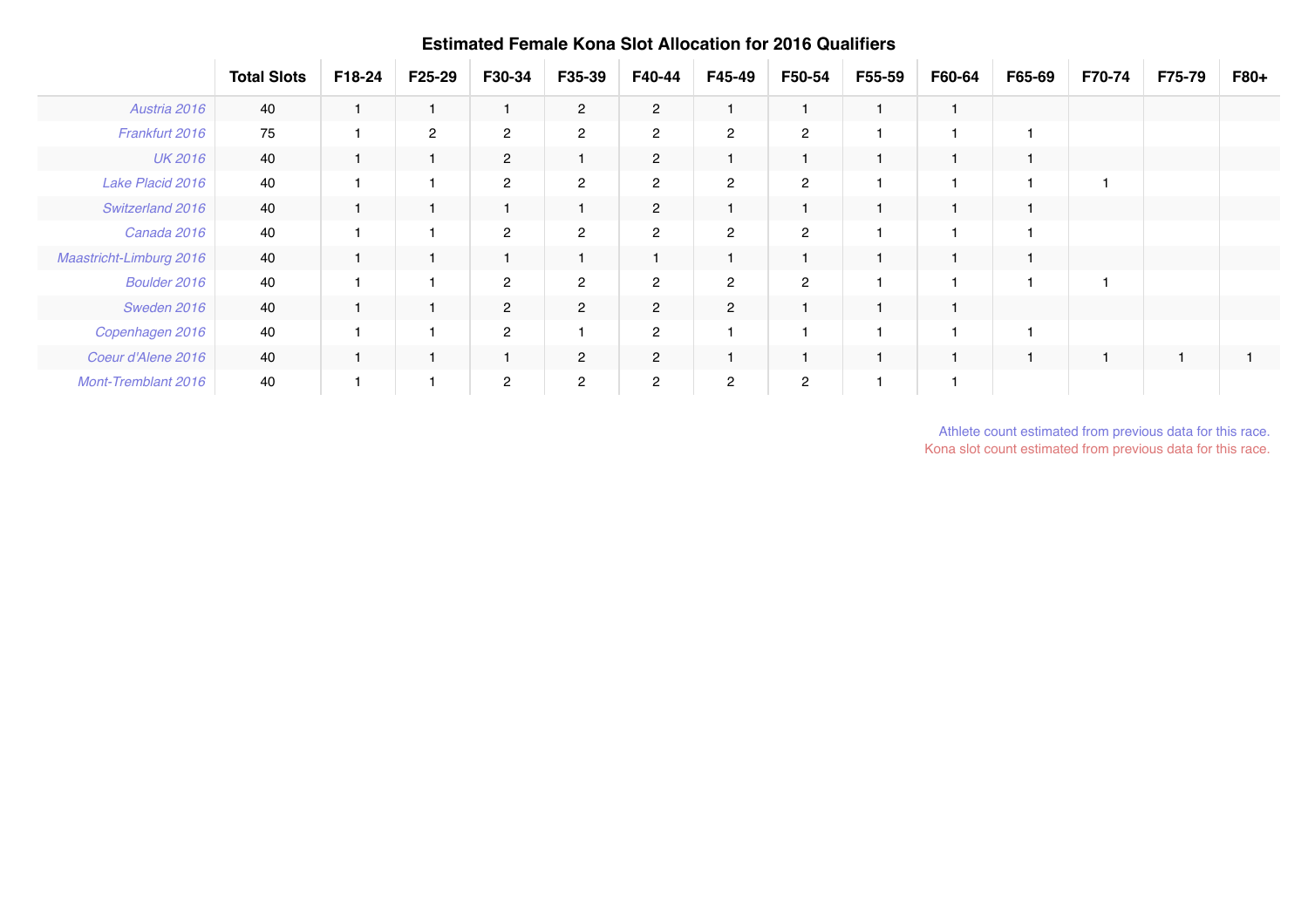# **Average Age Group Winning Time for 2016 Kona Qualifiers**

|                                | <b>Avg Female Winner</b> | F18-24   | F25-29   | F30-34   | F35-39   | F40-44   | F45-49   | F50-54   | F55-59   | F60-64   | F65-69   | F70-74   | F75-79   | F80+ |
|--------------------------------|--------------------------|----------|----------|----------|----------|----------|----------|----------|----------|----------|----------|----------|----------|------|
| <b>Vichy 2015</b>              | 9:25:27                  | 11:16:41 | 10:58:49 | 10:22:46 | 10:47:44 | 11:00:38 | 11:00:48 | 11:48:33 | 12:25:53 | 15:12:09 |          | 16:06:46 |          |      |
| Muskoka 2015                   | 9:53:37                  | 11:45:26 | 11:02:12 | 9:53:37  | 10:24:03 | 10:41:10 | 10:58:43 | 11:13:10 | 12:07:36 | 11:34:30 |          |          |          |      |
| <b>Wisconsin 2015</b>          | 9:47:49                  | 11:20:27 | 10:53:35 | 10:42:19 | 10:45:11 | 11:01:41 | 11:04:15 | 11:50:48 | 13:17:09 | 14:35:05 | 15:17:03 |          |          |      |
| <b>Wales 2015</b>              | 10:09:10                 | 12:19:58 | 11:28:43 | 11:15:53 | 11:17:47 | 11:30:17 | 11:27:43 | 12:34:30 | 14:19:25 | 15:23:44 | 16:36:45 |          |          |      |
| Lake Tahoe 2015                | 10:13:54                 | 12:17:53 | 11:02:01 | 11:17:58 | 10:47:07 | 11:47:25 | 11:20:01 | 12:18:53 | 14:11:35 | 16:07:41 | 16:49:04 |          |          |      |
| Mallorca 2015                  | 9:24:32                  | 11:07:05 | 10:31:22 | 9:52:55  | 9:55:42  | 10:24:29 | 10:28:53 | 10:56:38 | 11:26:21 | 12:23:36 |          |          |          |      |
| Chattanooga 2015               | 8:55:27                  | 11:29:15 | 10:12:46 | 10:04:15 | 10:13:38 | 10:24:08 | 10:17:52 | 10:44:06 | 11:19:31 | 13:08:07 | 14:43:18 | 16:21:07 |          |      |
| Barcelona 2015                 | 8:48:02                  | 11:55:05 | 9:40:09  | 9:34:21  | 9:49:27  | 9:45:08  | 10:14:03 | 10:56:05 | 12:34:15 | 13:50:41 | 14:42:07 |          |          |      |
| <b>World Championship 2015</b> | 9:03:53                  | 10:17:19 | 9:59:34  | 9:58:09  | 10:02:42 | 10:10:20 | 10:31:00 | 10:47:45 | 11:33:09 | 12:40:46 | 14:14:10 | 15:48:17 | 16:41:00 |      |
| Louisville 2015                | 9:36:15                  | 11:06:54 | 10:37:05 | 10:26:23 | 10:41:14 | 10:46:57 | 10:57:46 | 11:37:18 | 12:50:42 | 14:17:59 | 16:15:09 |          |          |      |
| Maryland 2015                  | 9:34:29                  | 11:27:49 | 9:45:02  | 9:39:12  | 10:24:45 | 10:05:57 | 10:36:23 | 11:08:39 | 11:37:47 | 12:01:52 | 13:49:01 |          |          |      |
| Los Cabos 2015                 | 9:26:08                  | 13:22:22 | 10:24:20 | 10:24:55 | 10:46:24 | 10:51:51 | 10:31:53 | 11:02:38 | 11:46:43 | 14:54:57 | 15:17:30 |          |          |      |
| Florida 2015                   | 9:04:51                  | 10:29:05 | 9:56:04  | 9:56:17  | 10:03:24 | 9:59:35  | 10:19:29 | 10:45:16 | 11:51:18 | 13:13:31 | 14:45:45 | 16:45:40 | 14:06:44 |      |
| Fortaleza 2015                 | 9:09:20                  | 13:46:09 | 10:44:49 | 10:59:54 | 10:17:27 | 10:22:20 | 11:29:24 | 12:34:44 | 12:06:04 | 14:21:43 | 16:34:22 |          |          |      |
| Malaysia 2015                  | 9:26:38                  | 12:11:23 | 11:18:23 | 10:56:07 | 10:38:36 | 11:44:01 | 12:16:56 | 12:02:27 | 15:15:57 | 14:06:33 | 16:19:44 |          |          |      |
| Arizona 2015                   | 9:11:01                  | 11:07:56 | 10:18:43 | 10:09:44 | 10:23:49 | 10:30:07 | 10:52:25 | 11:25:43 | 12:26:56 | 13:34:04 | 14:48:58 |          |          |      |
| Cozumel 2015                   | 9:08:24                  | 11:11:37 | 10:19:09 | 10:03:12 | 10:20:45 | 10:17:02 | 10:56:28 | 10:48:44 | 12:23:45 | 13:54:00 |          |          |          |      |
| Western Australia 2015         | 9:10:38                  | 10:43:15 | 10:01:14 | 10:03:35 | 10:12:36 | 10:13:16 | 10:48:38 | 11:16:12 | 12:16:19 | 13:39:35 |          |          |          |      |
| New Zealand 2016               | 9:18:08                  | 11:07:56 | 10:23:23 | 10:21:47 | 10:32:55 | 10:52:45 | 11:10:47 | 11:42:40 | 12:33:26 | 14:18:34 | 14:45:12 | 15:12:38 |          |      |
| Melbourne 2016                 | 8:48:33                  | 10:51:33 | 9:58:54  | 9:38:55  | 9:46:50  | 9:39:46  | 10:03:29 | 11:02:40 | 11:30:31 | 14:50:09 | 14:01:44 | 16:54:15 |          |      |
| South Africa 2016              | 9:19:21                  | 11:51:08 | 10:37:46 | 10:30:23 | 10:43:06 | 10:54:05 | 11:19:43 | 12:02:56 | 13:21:59 | 15:05:10 |          |          |          |      |
| Australia 2016                 | 9:21:37                  | 10:59:00 | 10:24:24 | 10:07:53 | 10:26:08 | 10:31:31 | 10:46:00 | 11:33:25 | 12:33:25 | 13:37:00 | 14:31:15 |          |          |      |
| <b>Texas 2016</b>              | 8:54:24                  | 11:25:16 | 10:23:43 | 10:08:52 | 10:14:19 | 10:03:57 | 10:40:05 | 11:08:31 | 11:39:39 | 13:19:46 | 15:20:58 |          |          |      |
| Lanzarote 2016                 | 9:52:17                  | 13:01:16 | 11:13:55 | 10:39:13 | 11:14:27 | 11:27:32 | 12:01:28 | 11:52:59 | 13:16:00 | 13:42:07 | 16:01:41 | 16:43:39 |          |      |
| Brazil 2016                    | 9:34:30                  | 11:21:49 | 10:48:06 | 10:30:09 | 10:28:59 | 10:45:20 | 11:08:44 | 11:34:42 | 13:11:10 | 14:49:36 | 13:43:28 |          |          |      |
| France 2016                    | 9:34:29                  | 11:47:14 | 10:44:02 | 10:33:23 | 10:44:28 | 10:40:01 | 11:20:24 | 12:06:12 | 12:58:22 | 14:12:05 | 14:44:31 |          |          |      |
| <b>Cairns 2016</b>             | 9:17:24                  | 11:54:37 | 10:22:17 | 10:14:20 | 10:25:16 | 10:26:10 | 11:07:24 | 11:37:46 | 12:36:33 | 14:01:42 |          |          |          |      |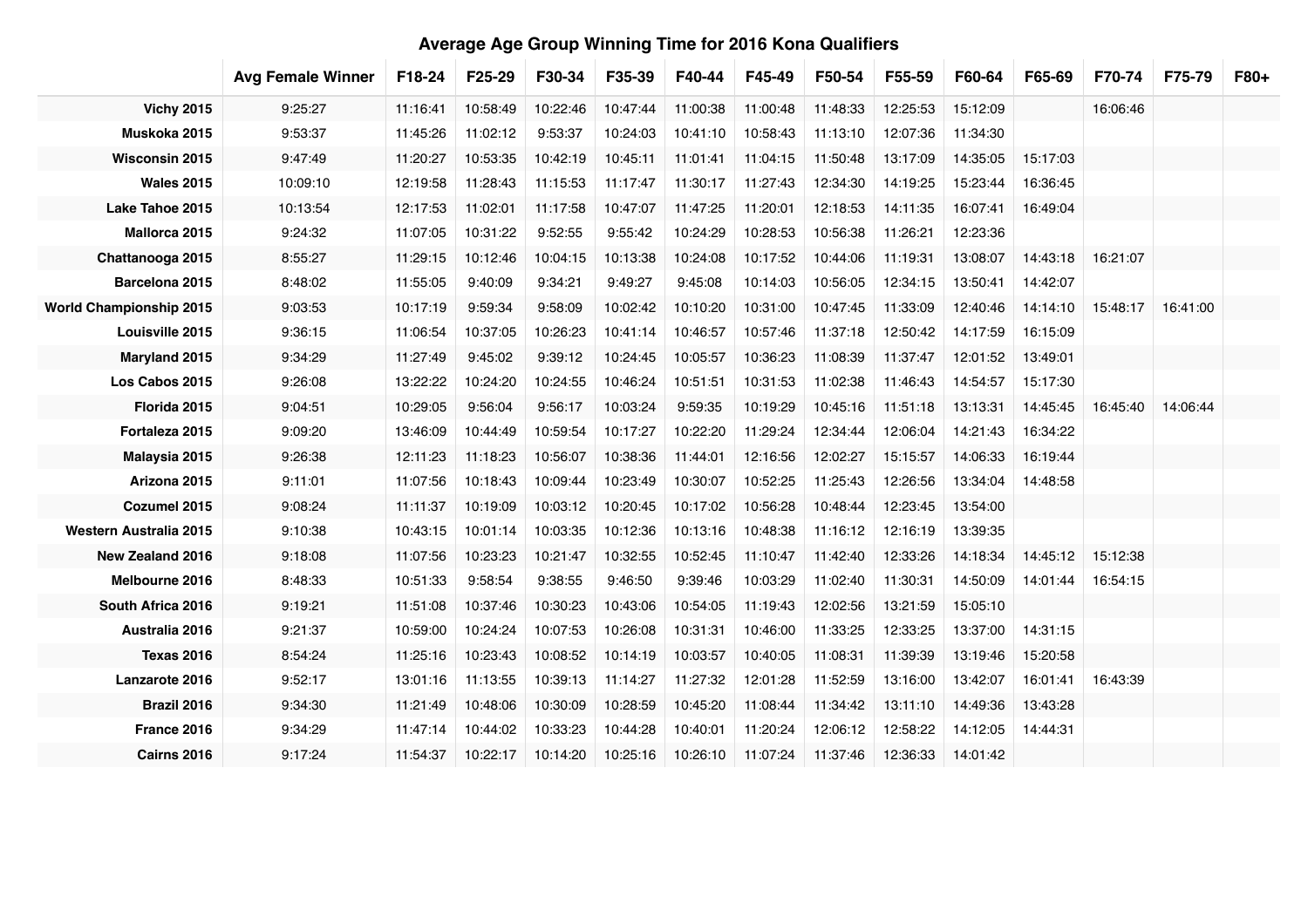# **Average Age Group Winning Time for 2016 Kona Qualifiers**

|                            | <b>Avg Female Winner</b> | F18-24   | F25-29   | F30-34   | F35-39   | F40-44   | F45-49   | F50-54   | F55-59   | F60-64   | F65-69   | F70-74   | F75-79 | <b>F80+</b> |
|----------------------------|--------------------------|----------|----------|----------|----------|----------|----------|----------|----------|----------|----------|----------|--------|-------------|
| Austria 2016               | 9:00:01                  | 10:51:27 | 9:50:23  | 9:54:14  | 9:52:49  | 9:58:48  | 10:37:19 | 10:58:48 | 13:06:14 | 13:45:28 |          |          |        |             |
| <b>Frankfurt 2016</b>      | 9:01:28                  | 10:56:41 | 10:05:14 | 9:57:30  | 10:07:21 | 10:12:58 | 10:32:57 | 11:14:31 | 12:39:30 | 13:55:13 | 14:39:57 |          |        |             |
| <b>UK 2016</b>             | 9:44:26                  | 12:22:23 | 11:06:23 | 10:45:29 | 11:16:33 | 11:08:57 | 11:59:50 | 12:34:39 | 13:10:40 | 15:11:38 | 15:19:36 |          |        |             |
| Lake Placid 2016           | 9:40:45                  | 11:20:32 | 10:26:02 | 10:27:30 | 10:29:09 | 10:36:56 | 11:09:28 | 11:31:30 | 12:36:07 | 14:04:03 | 14:37:46 | 15:47:23 |        |             |
| <b>Switzerland 2016</b>    | 9:16:24                  | 11:03:24 | 10:07:14 | 9:54:58  | 10:12:24 | 10:46:54 | 10:52:17 | 11:52:12 | 12:42:17 | 14:10:26 | 15:00:15 |          |        |             |
| Canada 2016                | 9:28:52                  | 11:13:49 | 10:27:09 | 10:17:27 | 10:23:09 | 10:40:53 | 10:49:05 | 11:19:48 | 11:57:34 | 13:57:50 | 14:54:47 |          |        |             |
| Maastricht-Limburg 2016    | 9:39:24                  | 11:51:28 | 10:36:14 | 10:28:05 | 10:38:54 | 10:43:38 | 11:23:53 | 11:29:29 | 12:39:06 | 15:00:28 |          |          |        |             |
| Boulder 2016               | 9:36:47                  | 11:22:54 | 10:23:16 | 10:18:46 | 10:59:43 | 10:06:55 | 10:39:06 | 11:16:41 | 12:29:22 | 13:00:18 | 14:01:54 | 15:44:05 |        |             |
| Sweden 2016                | 9:04:11                  | 10:35:04 | 10:08:10 | 10:05:23 | 10:14:14 | 10:17:50 | 10:40:23 | 11:01:19 | 12:33:12 | 13:52:59 |          |          |        |             |
| Copenhagen 2016            | 8:50:19                  | 10:56:07 | 9:56:26  | 9:48:22  | 9:59:31  | 9:59:00  | 10:43:02 | 11:13:10 | 11:38:54 | 12:13:07 | 12:56:50 |          |        |             |
| Coeur d'Alene 2016         | 9:34:24                  | 11:25:25 | 10:33:33 | 10:18:27 | 10:35:56 | 10:45:42 | 11:14:13 | 11:47:14 | 13:02:38 | 14:02:22 | 15:04:23 | 16:02:00 |        |             |
| <b>Mont-Tremblant 2016</b> | 9:22:03                  | 12:21:22 | 9:56:22  | 10:18:48 | 10:10:56 | 10:26:16 | 10:58:59 | 11:02:45 | 11:25:10 | 12:56:19 |          |          |        |             |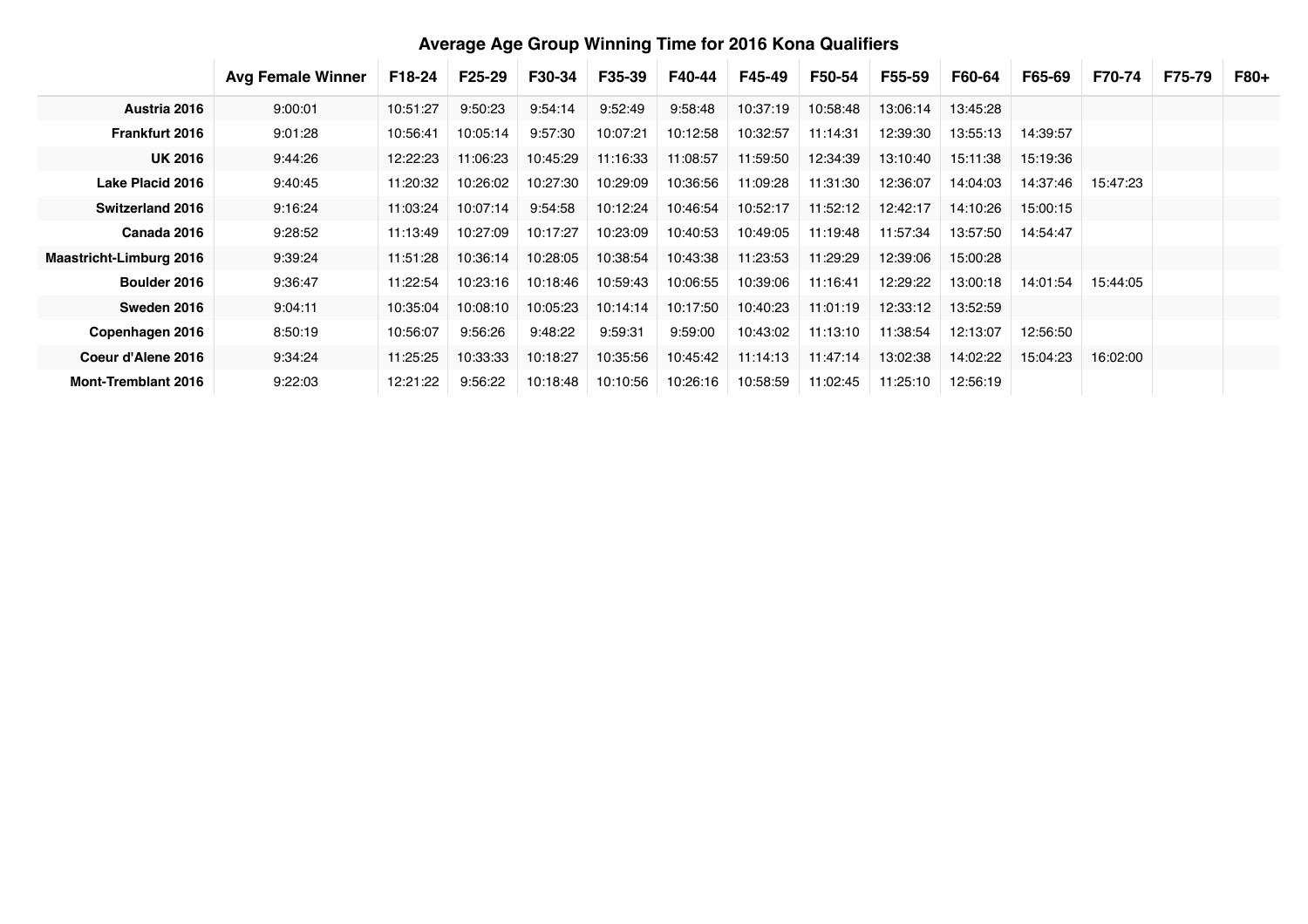### **Average Age Group Winning Time as Percentage of Race Winning Time for 2016 Kona Qualifiers**

|                                | <b>Avg Female Winner</b> | F18-24 | F25-29 | F30-34 | F35-39 | F40-44 | F45-49 | F50-54 | F55-59 | F60-64 | F65-69 | F70-74 | F75-79 | F80+ |
|--------------------------------|--------------------------|--------|--------|--------|--------|--------|--------|--------|--------|--------|--------|--------|--------|------|
| <b>Vichy 2015</b>              | 9:25:27                  | 120%   | 117%   | 110%   | 115%   | 117%   | 117%   | 125%   | 132%   | 161%   |        | 171%   |        |      |
| Muskoka 2015                   | 9:53:37                  | 119%   | 112%   | 100%   | 105%   | 108%   | 111%   | 113%   | 123%   | 117%   |        |        |        |      |
| <b>Wisconsin 2015</b>          | 9:47:49                  | 116%   | 111%   | 109%   | 110%   | 113%   | 113%   | 121%   | 136%   | 149%   | 156%   |        |        |      |
| <b>Wales 2015</b>              | 10:09:10                 | 121%   | 113%   | 111%   | 111%   | 113%   | 113%   | 124%   | 141%   | 152%   | 164%   |        |        |      |
| <b>Lake Tahoe 2015</b>         | 10:13:54                 | 120%   | 108%   | 110%   | 105%   | 115%   | 111%   | 120%   | 139%   | 158%   | 164%   |        |        |      |
| Mallorca 2015                  | 9:24:32                  | 118%   | 112%   | 105%   | 106%   | 111%   | 111%   | 116%   | 122%   | 132%   |        |        |        |      |
| Chattanooga 2015               | 8:55:27                  | 129%   | 114%   | 113%   | 115%   | 117%   | 115%   | 120%   | 127%   | 147%   | 165%   | 183%   |        |      |
| Barcelona 2015                 | 8:48:02                  | 135%   | 110%   | 109%   | 112%   | 111%   | 116%   | 124%   | 143%   | 157%   | 167%   |        |        |      |
| <b>World Championship 2015</b> | 9:03:53                  | 114%   | 110%   | 110%   | 111%   | 112%   | 116%   | 119%   | 127%   | 140%   | 157%   | 174%   | 184%   |      |
| Louisville 2015                | 9:36:15                  | 116%   | 111%   | 109%   | 111%   | 112%   | 114%   | 121%   | 134%   | 149%   | 169%   |        |        |      |
| Maryland 2015                  | 9:34:29                  | 120%   | 102%   | 101%   | 109%   | 105%   | 111%   | 116%   | 121%   | 126%   | 144%   |        |        |      |
| Los Cabos 2015                 | 9:26:08                  | 142%   | 110%   | 110%   | 114%   | 115%   | 112%   | 117%   | 125%   | 158%   | 162%   |        |        |      |
| Florida 2015                   | 9:04:51                  | 115%   | 109%   | 109%   | 111%   | 110%   | 114%   | 118%   | 131%   | 146%   | 163%   | 185%   | 155%   |      |
| Fortaleza 2015                 | 9:09:20                  | 150%   | 117%   | 120%   | 112%   | 113%   | 125%   | 137%   | 132%   | 157%   | 181%   |        |        |      |
| Malaysia 2015                  | 9:26:38                  | 129%   | 120%   | 116%   | 113%   | 124%   | 130%   | 127%   | 162%   | 149%   | 173%   |        |        |      |
| Arizona 2015                   | 9:11:01                  | 121%   | 112%   | 111%   | 113%   | 114%   | 118%   | 124%   | 136%   | 148%   | 161%   |        |        |      |
| Cozumel 2015                   | 9:08:24                  | 122%   | 113%   | 110%   | 113%   | 113%   | 120%   | 118%   | 136%   | 152%   |        |        |        |      |
| <b>Western Australia 2015</b>  | 9:10:38                  | 117%   | 109%   | 110%   | 111%   | 111%   | 118%   | 123%   | 134%   | 149%   |        |        |        |      |
| <b>New Zealand 2016</b>        | 9:18:08                  | 120%   | 112%   | 111%   | 113%   | 117%   | 120%   | 126%   | 135%   | 154%   | 159%   | 164%   |        |      |
| Melbourne 2016                 | 8:48:33                  | 123%   | 113%   | 110%   | 111%   | 110%   | 114%   | 125%   | 131%   | 168%   | 159%   | 192%   |        |      |
| South Africa 2016              | 9:19:21                  | 127%   | 114%   | 113%   | 115%   | 117%   | 122%   | 129%   | 143%   | 162%   |        |        |        |      |
| Australia 2016                 | 9:21:37                  | 117%   | 111%   | 108%   | 111%   | 112%   | 115%   | 123%   | 134%   | 145%   | 155%   |        |        |      |
| <b>Texas 2016</b>              | 8:54:24                  | 128%   | 117%   | 114%   | 115%   | 113%   | 120%   | 125%   | 131%   | 150%   | 172%   |        |        |      |
| Lanzarote 2016                 | 9:52:17                  | 132%   | 114%   | 108%   | 114%   | 116%   | 122%   | 120%   | 134%   | 139%   | 162%   | 169%   |        |      |
| Brazil 2016                    | 9:34:30                  | 119%   | 113%   | 110%   | 109%   | 112%   | 116%   | 121%   | 138%   | 155%   | 143%   |        |        |      |
| France 2016                    | 9:34:29                  | 123%   | 112%   | 110%   | 112%   | 111%   | 118%   | 126%   | 135%   | 148%   | 154%   |        |        |      |
| <b>Cairns 2016</b>             | 9:17:24                  | 128%   | 112%   | 110%   | 112%   | 112%   | 120%   | 125%   | 136%   | 151%   |        |        |        |      |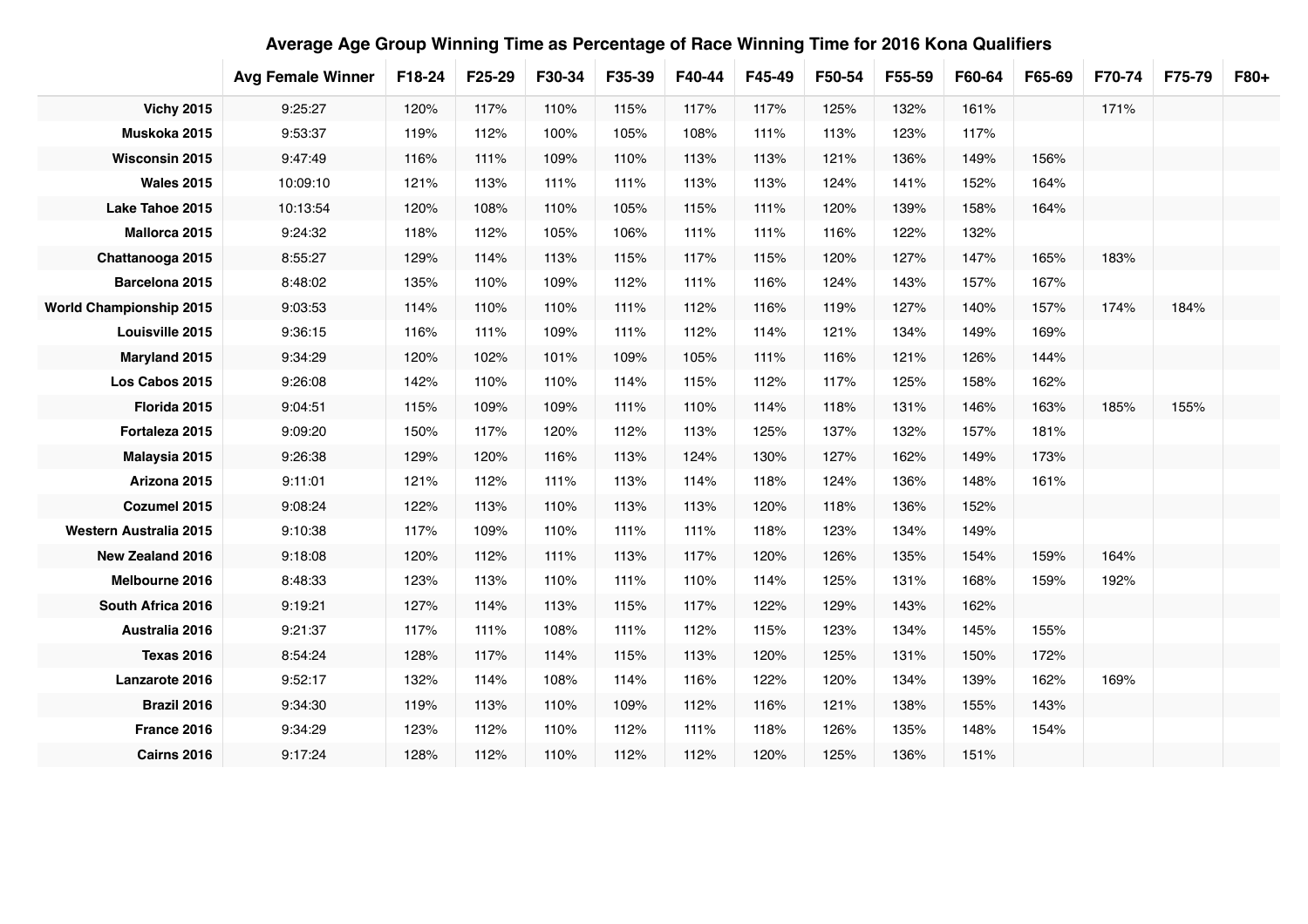|                                | <b>Avg Female Winner</b> | F18-24 | F25-29 | F30-34 | F35-39 | F40-44 | F45-49 | F50-54 | F55-59 | F60-64 | F65-69 | F70-74 | F75-79 | <b>F80+</b> |
|--------------------------------|--------------------------|--------|--------|--------|--------|--------|--------|--------|--------|--------|--------|--------|--------|-------------|
| Austria 2016                   | 9:00:01                  | 121%   | 109%   | 110%   | 110%   | 111%   | 118%   | 122%   | 146%   | 153%   |        |        |        |             |
| <b>Frankfurt 2016</b>          | 9:01:28                  | 121%   | 112%   | 110%   | 112%   | 113%   | 117%   | 125%   | 140%   | 154%   | 163%   |        |        |             |
| <b>UK 2016</b>                 | 9:44:26                  | 127%   | 114%   | 110%   | 116%   | 114%   | 123%   | 129%   | 135%   | 156%   | 157%   |        |        |             |
| Lake Placid 2016               | 9:40:45                  | 117%   | 108%   | 108%   | 108%   | 110%   | 115%   | 119%   | 130%   | 145%   | 151%   | 163%   |        |             |
| <b>Switzerland 2016</b>        | 9:16:24                  | 119%   | 109%   | 107%   | 110%   | 116%   | 117%   | 128%   | 137%   | 153%   | 162%   |        |        |             |
| Canada 2016                    | 9:28:52                  | 118%   | 110%   | 109%   | 110%   | 113%   | 114%   | 120%   | 126%   | 147%   | 157%   |        |        |             |
| <b>Maastricht-Limburg 2016</b> | 9:39:24                  | 123%   | 110%   | 108%   | 110%   | 111%   | 118%   | 119%   | 131%   | 155%   |        |        |        |             |
| Boulder 2016                   | 9:36:47                  | 118%   | 108%   | 107%   | 114%   | 105%   | 111%   | 117%   | 130%   | 135%   | 146%   | 164%   |        |             |
| Sweden 2016                    | 9:04:11                  | 117%   | 112%   | 111%   | 113%   | 114%   | 118%   | 122%   | 138%   | 153%   |        |        |        |             |
| Copenhagen 2016                | 8:50:19                  | 124%   | 112%   | 111%   | 113%   | 113%   | 121%   | 127%   | 132%   | 138%   | 146%   |        |        |             |
| Coeur d'Alene 2016             | 9:34:24                  | 119%   | 110%   | 108%   | 111%   | 112%   | 117%   | 123%   | 136%   | 147%   | 157%   | 167%   |        |             |
| <b>Mont-Tremblant 2016</b>     | 9:22:03                  | 132%   | 106%   | 110%   | 109%   | 111%   | 117%   | 118%   | 122%   | 138%   |        |        |        |             |

#### **Average Age Group Winning Time as Percentage of Race Winning Time for 2016 Kona Qualifiers**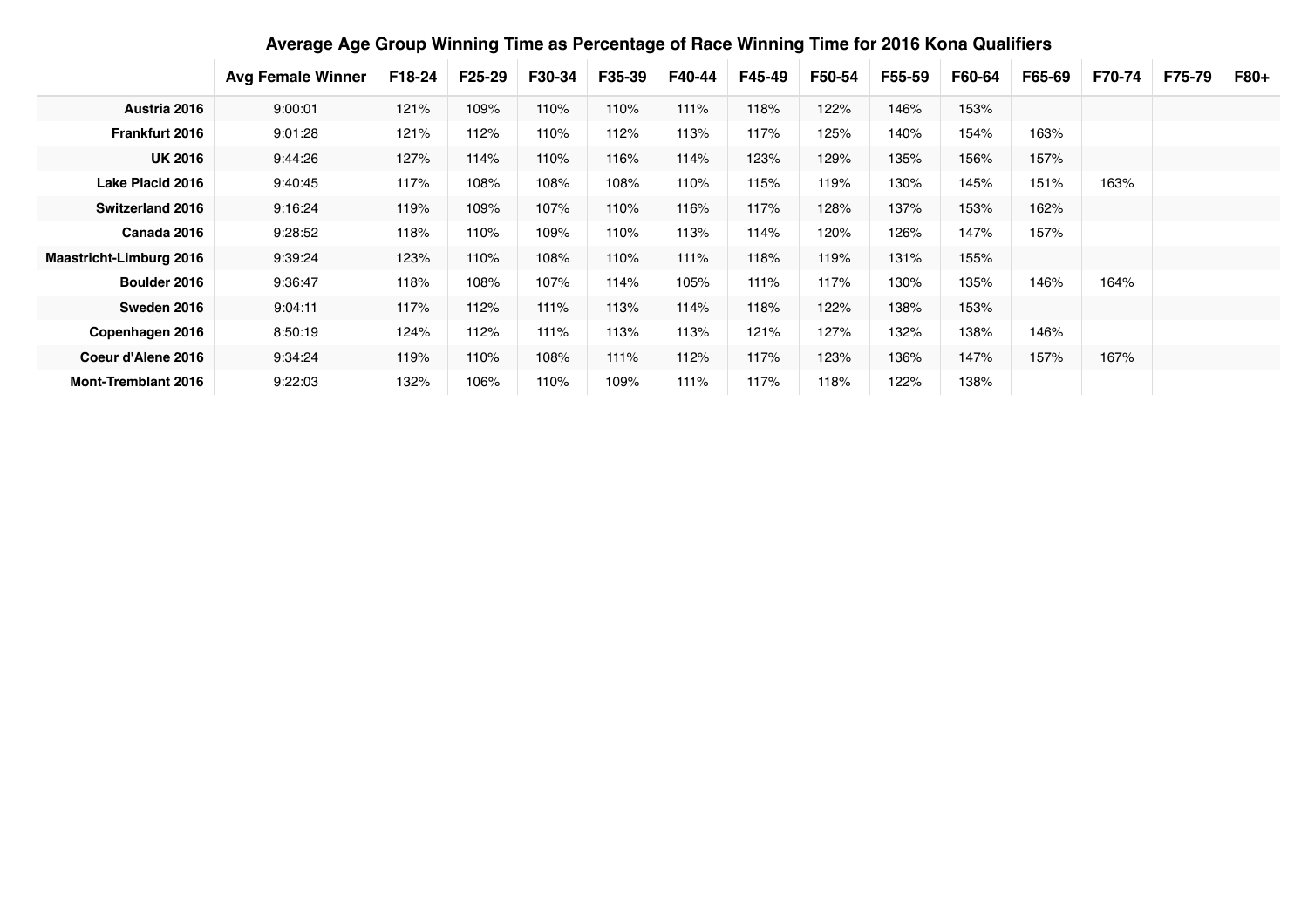# **Average Qualifying Time for 2016 Kona Qualifiers**

|                                | <b>Avg Female Winner</b> | F18-24   | F25-29   | F30-34   | F35-39   | F40-44   | F45-49   | F50-54   | F55-59   | F60-64   | F65-69   | F70-74   | F75-79   | F80+ |
|--------------------------------|--------------------------|----------|----------|----------|----------|----------|----------|----------|----------|----------|----------|----------|----------|------|
| <b>Vichy 2015</b>              | 9:25:27                  | 11:16:41 | 10:58:49 | 10:27:31 | 10:47:44 | 11:23:25 | 11:00:48 | 11:48:33 | 12:25:53 | 15:12:09 |          | 16:06:46 |          |      |
| Muskoka 2015                   | 9:53:37                  | 11:45:26 | 11:11:15 | 10:02:14 | 10:33:09 | 10:41:57 | 11:12:05 | 11:27:28 | 12:09:25 | 11:34:30 |          |          |          |      |
| <b>Wisconsin 2015</b>          | 9:47:49                  | 11:20:27 | 10:57:14 | 10:48:43 | 10:55:16 | 11:07:10 | 11:19:30 | 12:08:29 | 13:17:09 | 14:35:05 | 15:17:03 |          |          |      |
| <b>Wales 2015</b>              | 10:09:10                 | 12:19:58 | 11:28:43 | 11:26:16 | 11:37:30 | 11:50:25 | 11:27:43 | 12:34:30 | 14:19:25 | 15:23:44 | 16:36:45 |          |          |      |
| Lake Tahoe 2015                | 10:13:54                 | 12:17:53 | 11:02:01 | 11:24:42 | 10:53:57 | 11:55:01 | 11:36:50 | 12:29:19 | 14:11:35 | 16:07:41 | 16:49:04 |          |          |      |
| Mallorca 2015                  | 9:24:32                  | 11:07:05 | 10:31:22 | 10:02:36 | 10:03:47 | 10:29:54 | 10:42:01 | 10:56:38 | 11:26:21 | 12:23:36 |          |          |          |      |
| Chattanooga 2015               | 8:55:27                  | 11:29:15 | 10:12:46 | 10:11:08 | 10:24:31 | 10:31:17 | 10:26:02 | 10:59:09 | 11:33:15 | 13:08:07 | 14:43:18 | 16:21:07 |          |      |
| Barcelona 2015                 | 8:48:02                  | 11:55:05 | 9:40:09  | 9:44:38  | 9:54:20  | 9:55:55  | 10:23:11 | 10:56:05 | 12:34:15 | 13:50:41 | 14:42:07 |          |          |      |
| <b>World Championship 2015</b> | 9:03:53                  | 10:17:19 | 9:59:34  | 9:58:09  | 10:02:42 | 10:10:20 | 10:31:00 | 10:47:45 | 11:33:09 | 12:40:46 | 14:14:10 | 15:48:17 | 16:41:00 |      |
| <b>Louisville 2015</b>         | 9:36:15                  | 11:06:54 | 10:42:25 | 10:33:03 | 10:53:33 | 11:01:22 | 11:14:26 | 11:48:07 | 12:50:42 | 14:17:59 | 16:15:09 |          |          |      |
| <b>Maryland 2015</b>           | 9:34:29                  | 11:27:49 | 10:09:14 | 9:46:18  | 10:30:24 | 10:24:39 | 10:50:01 | 11:16:34 | 11:45:21 | 12:01:52 | 13:49:01 |          |          |      |
| Los Cabos 2015                 | 9:26:08                  | 13:22:22 | 10:24:20 | 10:34:52 | 10:46:24 | 10:57:48 | 10:35:17 | 11:02:38 | 11:46:43 | 14:54:57 | 15:17:30 |          |          |      |
| Florida 2015                   | 9:04:51                  | 10:29:05 | 9:56:04  | 10:01:44 | 10:10:35 | 10:06:53 | 10:29:42 | 10:54:30 | 11:51:18 | 13:13:31 | 14:45:45 | 16:45:40 | 14:06:44 |      |
| Fortaleza 2015                 | 9:09:20                  | 13:46:09 | 10:44:49 | 11:13:14 | 10:34:20 | 10:50:58 | 11:29:24 | 12:34:44 | 12:06:04 | 14:21:43 | 16:34:22 |          |          |      |
| Malaysia 2015                  | 9:26:38                  | 12:11:23 | 11:18:23 | 10:56:07 | 10:47:23 | 11:44:01 | 12:16:56 | 12:02:27 | 15:15:57 | 14:06:33 | 16:19:44 |          |          |      |
| Arizona 2015                   | 9:11:01                  | 11:07:56 | 10:30:00 | 10:18:21 | 10:28:58 | 10:43:55 | 11:08:15 | 11:31:33 | 12:26:56 | 13:34:04 | 14:48:58 |          |          |      |
| Cozumel 2015                   | 9:08:24                  | 11:11:37 | 10:19:09 | 10:06:20 | 10:28:07 | 10:24:27 | 11:03:03 | 10:48:44 | 12:23:45 | 13:54:00 |          |          |          |      |
| <b>Western Australia 2015</b>  | 9:10:38                  | 10:43:15 | 10:01:14 | 10:09:27 | 10:23:50 | 10:29:00 | 11:00:47 | 11:16:12 | 12:16:19 | 13:39:35 |          |          |          |      |
| <b>New Zealand 2016</b>        | 9:18:08                  | 11:07:56 | 10:23:23 | 10:26:23 | 10:39:25 | 11:02:53 | 11:19:06 | 11:42:40 | 12:33:26 | 14:18:34 | 14:45:12 | 15:12:38 |          |      |
| Melbourne 2016                 | 8:48:33                  | 10:51:33 | 10:04:32 | 9:46:08  | 9:59:37  | 9:51:02  | 10:19:33 | 11:06:19 | 11:30:31 | 14:50:09 | 14:01:44 | 16:54:15 |          |      |
| South Africa 2016              | 9:19:21                  | 11:51:08 | 10:50:42 | 10:55:31 | 10:56:26 | 11:12:26 | 11:33:35 | 12:24:08 | 13:21:59 | 15:05:10 |          |          |          |      |
| Australia 2016                 | 9:21:37                  | 10:59:00 | 10:24:24 | 10:14:56 | 10:34:59 | 10:41:34 | 10:46:00 | 11:33:25 | 12:33:25 | 13:37:00 | 14:31:15 |          |          |      |
| <b>Texas 2016</b>              | 8:54:24                  | 11:47:49 | 10:28:06 | 10:19:09 | 10:31:45 | 10:28:14 | 10:51:05 | 11:25:54 | 11:55:49 | 13:19:46 | 15:20:58 |          |          |      |
| Lanzarote 2016                 | 9:52:17                  | 13:01:16 | 11:13:55 | 10:39:13 | 11:14:27 | 11:27:32 | 12:01:28 | 11:52:59 | 13:16:00 | 13:42:07 | 16:01:41 | 16:43:39 |          |      |
| Brazil 2016                    | 9:34:30                  | 11:21:49 | 10:55:35 | 10:42:09 | 10:38:45 | 10:53:31 | 11:08:44 | 11:34:42 | 13:11:10 | 14:49:36 | 13:43:28 |          |          |      |
| France 2016                    | 9:34:29                  | 11:47:14 | 10:44:02 | 10:33:23 | 10:44:28 | 10:40:01 | 11:20:24 | 12:06:12 | 12:58:22 | 14:12:05 | 14:44:31 |          |          |      |
| <b>Cairns 2016</b>             | 9:17:24                  | 11:54:37 | 10:22:17 | 10:21:03 | 10:33:35 | 10:37:54 | 11:14:40 | 11:37:46 | 12:36:33 | 14:01:42 |          |          |          |      |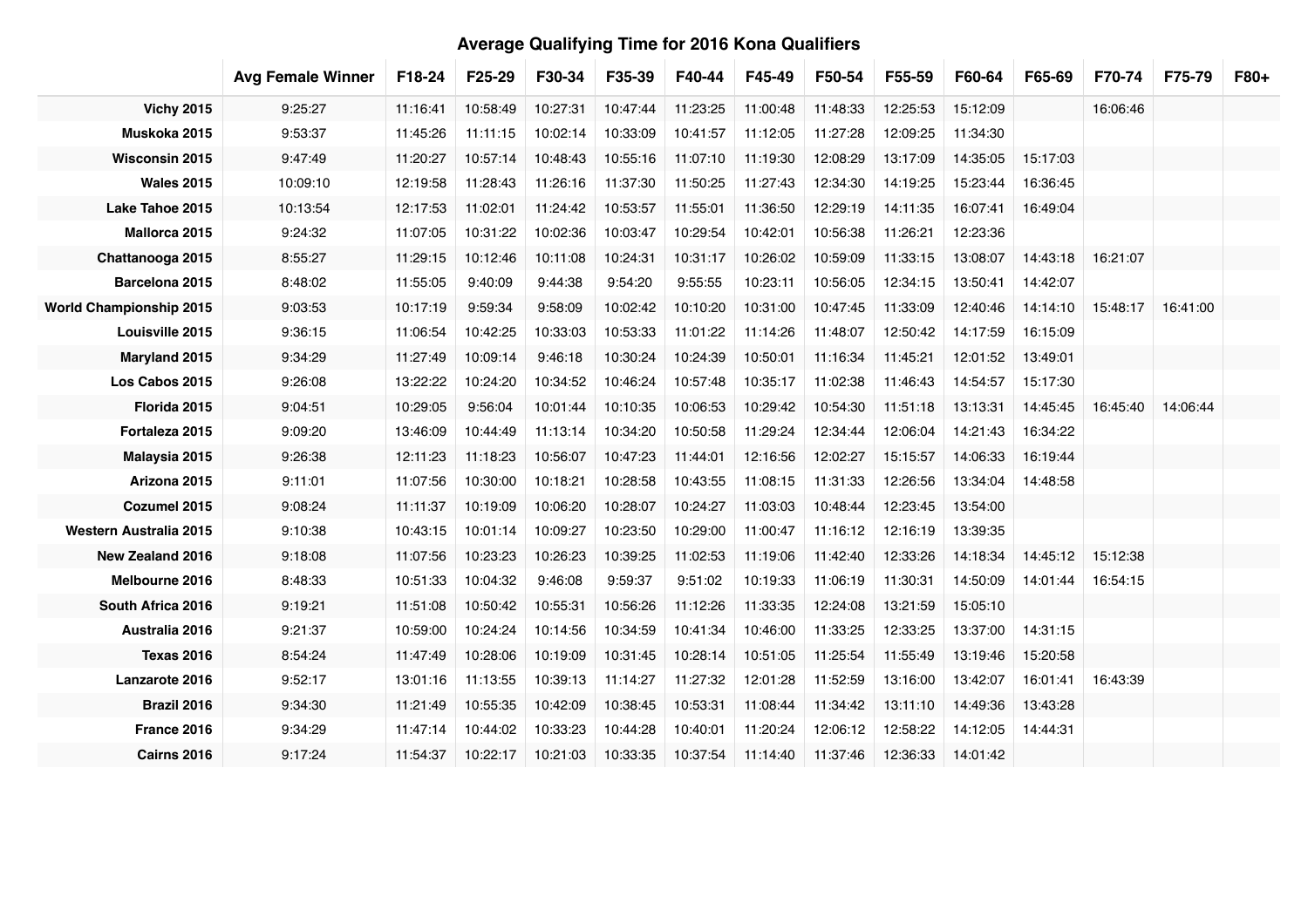# **Average Qualifying Time for 2016 Kona Qualifiers**

|                                | <b>Avg Female Winner</b> | F18-24   | F25-29   | F30-34   | F35-39   | F40-44   | F45-49   | F50-54   | F55-59   | F60-64   | F65-69   | F70-74   | F75-79 | <b>F80+</b> |
|--------------------------------|--------------------------|----------|----------|----------|----------|----------|----------|----------|----------|----------|----------|----------|--------|-------------|
| Austria 2016                   | 9:00:01                  | 10:51:27 | 9:50:23  | 9:54:14  | 10:03:49 | 10:08:50 | 10:37:19 | 10:58:48 | 13:06:14 | 13:45:28 |          |          |        |             |
| <b>Frankfurt 2016</b>          | 9:01:28                  | 10:56:41 | 10:14:03 | 10:03:10 | 10:13:34 | 10:23:42 | 10:46:45 | 11:42:24 | 12:39:30 | 13:55:13 | 14:39:57 |          |        |             |
| <b>UK 2016</b>                 | 9:44:26                  | 12:22:23 | 11:06:23 | 10:54:09 | 11:16:33 | 11:29:01 | 11:59:50 | 12:34:39 | 13:10:40 | 15:11:38 | 15:19:36 |          |        |             |
| Lake Placid 2016               | 9:40:45                  | 11:20:32 | 10:26:02 | 10:33:55 | 10:35:34 | 10:48:56 | 11:18:38 | 11:42:27 | 12:36:07 | 14:04:03 | 14:37:46 | 15:47:23 |        |             |
| <b>Switzerland 2016</b>        | 9:16:24                  | 11:03:24 | 10:07:14 | 9:54:58  | 10:12:24 | 10:51:36 | 10:52:17 | 11:52:12 | 12:42:17 | 14:10:26 | 15:00:15 |          |        |             |
| Canada 2016                    | 9:28:52                  | 11:13:49 | 10:27:09 | 10:25:08 | 10:29:23 | 10:45:29 | 10:56:18 | 11:31:31 | 11:57:34 | 13:57:50 | 14:54:47 |          |        |             |
| <b>Maastricht-Limburg 2016</b> | 9:39:24                  | 11:51:28 | 10:36:14 | 10:28:05 | 10:38:54 | 10:43:38 | 11:23:53 | 11:29:29 | 12:39:06 | 15:00:28 |          |          |        |             |
| Boulder 2016                   | 9:36:47                  | 11:22:54 | 10:23:16 | 10:26:00 | 11:00:42 | 10:19:09 | 10:47:19 | 11:25:29 | 12:29:22 | 13:00:18 | 14:01:54 | 15:44:05 |        |             |
| Sweden 2016                    | 9:04:11                  | 10:35:04 | 10:08:10 | 10:09:41 | 10:20:56 | 10:26:30 | 10:47:27 | 11:01:19 | 12:33:12 | 13:52:59 |          |          |        |             |
| Copenhagen 2016                | 8:50:19                  | 10:56:07 | 9:56:26  | 9:57:29  | 9:59:31  | 10:08:44 | 10:43:02 | 11:13:10 | 11:38:54 | 12:13:07 | 12:56:50 |          |        |             |
| Coeur d'Alene 2016             | 9:34:24                  | 11:25:25 | 10:33:33 | 10:18:27 | 10:42:07 | 10:52:10 | 11:14:13 | 11:47:14 | 13:02:38 | 14:02:22 | 15:04:23 | 16:02:00 |        |             |
| <b>Mont-Tremblant 2016</b>     | 9:22:03                  | 12:21:22 | 9:56:22  | 10:28:30 | 10:22:38 | 10:30:23 | 11:04:22 | 11:12:19 | 11:25:10 | 12:56:19 |          |          |        |             |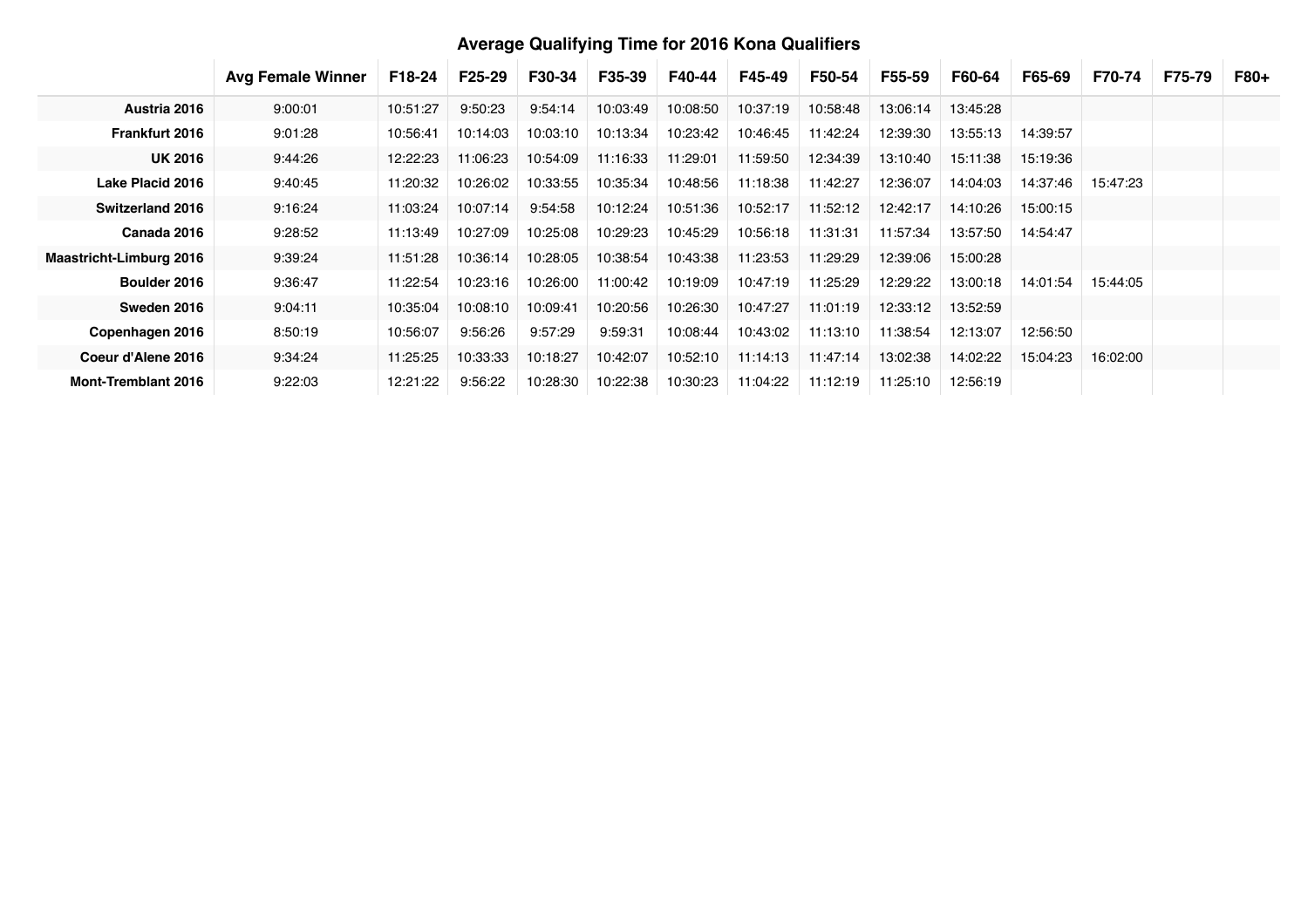### **Average Qualifying Time as Percentage of Race Winning Time for 2016 Kona Qualifiers**

|                                | <b>Avg Female Winner</b> | F18-24 | F25-29 | F30-34 | F35-39 | F40-44 | F45-49 | F50-54 | F55-59 | F60-64 | F65-69 | F70-74 | F75-79 | F80+ |
|--------------------------------|--------------------------|--------|--------|--------|--------|--------|--------|--------|--------|--------|--------|--------|--------|------|
| <b>Vichy 2015</b>              | 9:25:27                  | 120%   | 117%   | 111%   | 115%   | 121%   | 117%   | 125%   | 132%   | 161%   |        | 171%   |        |      |
| Muskoka 2015                   | 9:53:37                  | 119%   | 113%   | 101%   | 107%   | 108%   | 113%   | 116%   | 123%   | 117%   |        |        |        |      |
| Wisconsin 2015                 | 9:47:49                  | 116%   | 112%   | 110%   | 111%   | 113%   | 116%   | 124%   | 136%   | 149%   | 156%   |        |        |      |
| <b>Wales 2015</b>              | 10:09:10                 | 121%   | 113%   | 113%   | 115%   | 117%   | 113%   | 124%   | 141%   | 152%   | 164%   |        |        |      |
| Lake Tahoe 2015                | 10:13:54                 | 120%   | 108%   | 112%   | 107%   | 116%   | 114%   | 122%   | 139%   | 158%   | 164%   |        |        |      |
| Mallorca 2015                  | 9:24:32                  | 118%   | 112%   | 107%   | 107%   | 112%   | 114%   | 116%   | 122%   | 132%   |        |        |        |      |
| Chattanooga 2015               | 8:55:27                  | 129%   | 114%   | 114%   | 117%   | 118%   | 117%   | 123%   | 129%   | 147%   | 165%   | 183%   |        |      |
| Barcelona 2015                 | 8:48:02                  | 135%   | 110%   | 111%   | 113%   | 113%   | 118%   | 124%   | 143%   | 157%   | 167%   |        |        |      |
| <b>World Championship 2015</b> | 9:03:53                  | 114%   | 110%   | 110%   | 111%   | 112%   | 116%   | 119%   | 127%   | 140%   | 157%   | 174%   | 184%   |      |
| Louisville 2015                | 9:36:15                  | 116%   | 111%   | 110%   | 113%   | 115%   | 117%   | 123%   | 134%   | 149%   | 169%   |        |        |      |
| Maryland 2015                  | 9:34:29                  | 120%   | 106%   | 102%   | 110%   | 109%   | 113%   | 118%   | 123%   | 126%   | 144%   |        |        |      |
| Los Cabos 2015                 | 9:26:08                  | 142%   | 110%   | 112%   | 114%   | 116%   | 112%   | 117%   | 125%   | 158%   | 162%   |        |        |      |
| Florida 2015                   | 9:04:51                  | 115%   | 109%   | 110%   | 112%   | 111%   | 116%   | 120%   | 131%   | 146%   | 163%   | 185%   | 155%   |      |
| Fortaleza 2015                 | 9:09:20                  | 150%   | 117%   | 123%   | 115%   | 119%   | 125%   | 137%   | 132%   | 157%   | 181%   |        |        |      |
| Malaysia 2015                  | 9:26:38                  | 129%   | 120%   | 116%   | 114%   | 124%   | 130%   | 127%   | 162%   | 149%   | 173%   |        |        |      |
| Arizona 2015                   | 9:11:01                  | 121%   | 114%   | 112%   | 114%   | 117%   | 121%   | 126%   | 136%   | 148%   | 161%   |        |        |      |
| Cozumel 2015                   | 9:08:24                  | 122%   | 113%   | 111%   | 115%   | 114%   | 121%   | 118%   | 136%   | 152%   |        |        |        |      |
| <b>Western Australia 2015</b>  | 9:10:38                  | 117%   | 109%   | 111%   | 113%   | 114%   | 120%   | 123%   | 134%   | 149%   |        |        |        |      |
| <b>New Zealand 2016</b>        | 9:18:08                  | 120%   | 112%   | 112%   | 115%   | 119%   | 122%   | 126%   | 135%   | 154%   | 159%   | 164%   |        |      |
| Melbourne 2016                 | 8:48:33                  | 123%   | 114%   | 111%   | 113%   | 112%   | 117%   | 126%   | 131%   | 168%   | 159%   | 192%   |        |      |
| South Africa 2016              | 9:19:21                  | 127%   | 116%   | 117%   | 117%   | 120%   | 124%   | 133%   | 143%   | 162%   |        |        |        |      |
| Australia 2016                 | 9:21:37                  | 117%   | 111%   | 109%   | 113%   | 114%   | 115%   | 123%   | 134%   | 145%   | 155%   |        |        |      |
| <b>Texas 2016</b>              | 8:54:24                  | 132%   | 118%   | 116%   | 118%   | 118%   | 122%   | 128%   | 134%   | 150%   | 172%   |        |        |      |
| Lanzarote 2016                 | 9:52:17                  | 132%   | 114%   | 108%   | 114%   | 116%   | 122%   | 120%   | 134%   | 139%   | 162%   | 169%   |        |      |
| Brazil 2016                    | 9:34:30                  | 119%   | 114%   | 112%   | 111%   | 114%   | 116%   | 121%   | 138%   | 155%   | 143%   |        |        |      |
| France 2016                    | 9:34:29                  | 123%   | 112%   | 110%   | 112%   | 111%   | 118%   | 126%   | 135%   | 148%   | 154%   |        |        |      |
| <b>Cairns 2016</b>             | 9:17:24                  | 128%   | 112%   | 111%   | 114%   | 114%   | 121%   | 125%   | 136%   | 151%   |        |        |        |      |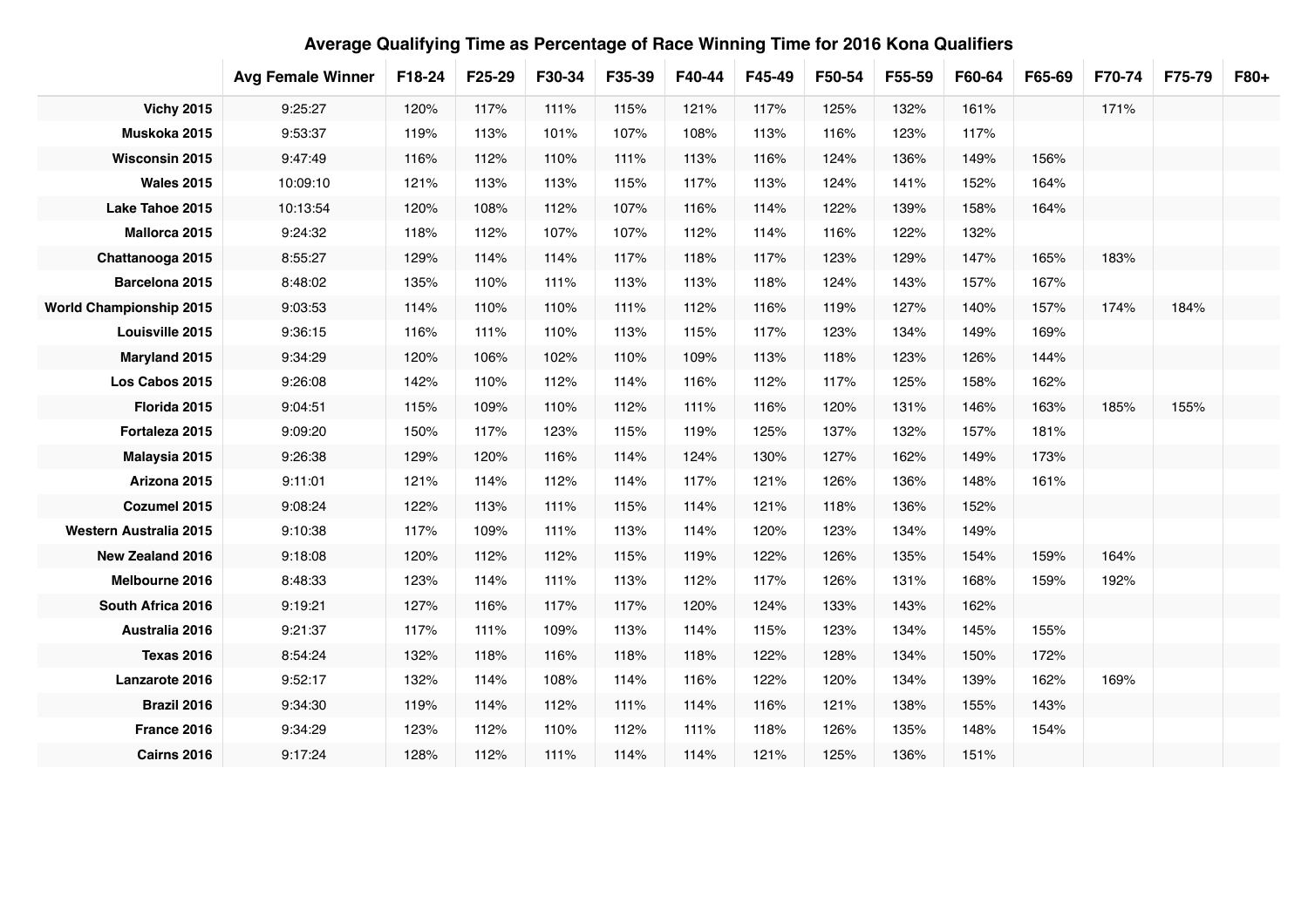|                                | <b>Avg Female Winner</b> | F18-24 | F25-29 | F30-34 | F35-39 | F40-44 | F45-49 | F50-54 | F55-59 | F60-64 | F65-69 | F70-74 | F75-79 | F80+ |
|--------------------------------|--------------------------|--------|--------|--------|--------|--------|--------|--------|--------|--------|--------|--------|--------|------|
| Austria 2016                   | 9:00:01                  | 121%   | 109%   | 110%   | 112%   | 113%   | 118%   | 122%   | 146%   | 153%   |        |        |        |      |
| <b>Frankfurt 2016</b>          | 9:01:28                  | 121%   | 113%   | 111%   | 113%   | 115%   | 119%   | 130%   | 140%   | 154%   | 163%   |        |        |      |
| <b>UK 2016</b>                 | 9:44:26                  | 127%   | 114%   | 112%   | 116%   | 118%   | 123%   | 129%   | 135%   | 156%   | 157%   |        |        |      |
| Lake Placid 2016               | 9:40:45                  | 117%   | 108%   | 109%   | 109%   | 112%   | 117%   | 121%   | 130%   | 145%   | 151%   | 163%   |        |      |
| Switzerland 2016               | 9:16:24                  | 119%   | 109%   | 107%   | 110%   | 117%   | 117%   | 128%   | 137%   | 153%   | 162%   |        |        |      |
| Canada 2016                    | 9:28:52                  | 118%   | 110%   | 110%   | 111%   | 113%   | 115%   | 122%   | 126%   | 147%   | 157%   |        |        |      |
| <b>Maastricht-Limburg 2016</b> | 9:39:24                  | 123%   | 110%   | 108%   | 110%   | 111%   | 118%   | 119%   | 131%   | 155%   |        |        |        |      |
| Boulder 2016                   | 9:36:47                  | 118%   | 108%   | 109%   | 115%   | 107%   | 112%   | 119%   | 130%   | 135%   | 146%   | 164%   |        |      |
| Sweden 2016                    | 9:04:11                  | 117%   | 112%   | 112%   | 114%   | 115%   | 119%   | 122%   | 138%   | 153%   |        |        |        |      |
| Copenhagen 2016                | 8:50:19                  | 124%   | 112%   | 113%   | 113%   | 115%   | 121%   | 127%   | 132%   | 138%   | 146%   |        |        |      |
| Coeur d'Alene 2016             | 9:34:24                  | 119%   | 110%   | 108%   | 112%   | 114%   | 117%   | 123%   | 136%   | 147%   | 157%   | 167%   |        |      |
| <b>Mont-Tremblant 2016</b>     | 9:22:03                  | 132%   | 106%   | 112%   | 111%   | 112%   | 118%   | 120%   | 122%   | 138%   |        |        |        |      |

#### **Average Qualifying Time as Percentage of Race Winning Time for 2016 Kona Qualifiers**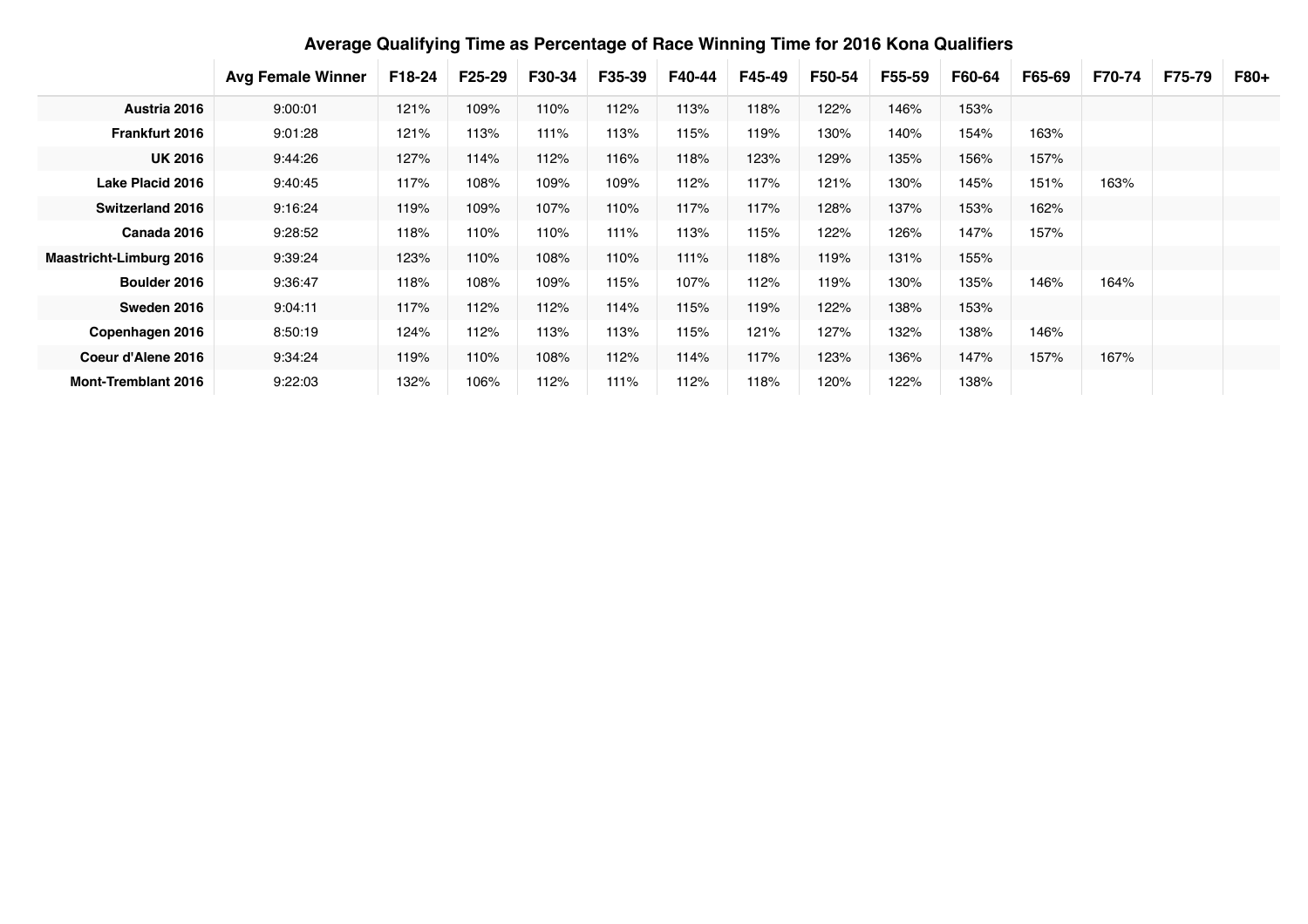### **Average Final Qualifying Time for 2016 Kona Qualifiers**

|                                | <b>Avg Female Winner</b> | F18-24   | F25-29   | F30-34   | F35-39   | F40-44   | F45-49   | F50-54   | F55-59   | F60-64   | F65-69   | F70-74   | F75-79   | F80+ |
|--------------------------------|--------------------------|----------|----------|----------|----------|----------|----------|----------|----------|----------|----------|----------|----------|------|
| <b>Vichy 2015</b>              | 9:25:27                  | 11:16:41 | 10:58:49 | 10:32:16 | 10:47:44 | 11:46:13 | 11:00:48 | 11:48:33 | 12:25:53 | 15:12:09 |          | 16:06:46 |          |      |
| Muskoka 2015                   | 9:53:37                  | 11:45:26 | 11:20:19 | 10:10:52 | 10:42:16 | 10:42:45 | 11:25:28 | 11:41:47 | 12:11:15 | 11:34:30 |          |          |          |      |
| Wisconsin 2015                 | 9:47:49                  | 11:20:27 | 11:00:53 | 10:55:07 | 11:05:22 | 11:12:39 | 11:34:45 | 12:26:10 | 13:17:09 | 14:35:05 | 15:17:03 |          |          |      |
| <b>Wales 2015</b>              | 10:09:10                 | 12:19:58 | 11:28:43 | 11:36:40 | 11:57:14 | 12:10:32 | 11:27:43 | 12:34:30 | 14:19:25 | 15:23:44 | 16:36:45 |          |          |      |
| Lake Tahoe 2015                | 10:13:54                 | 12:17:53 | 11:02:01 | 11:31:27 | 11:00:48 | 12:02:38 | 11:53:39 | 12:39:46 | 14:11:35 | 16:07:41 | 16:49:04 |          |          |      |
| Mallorca 2015                  | 9:24:32                  | 11:07:05 | 10:31:22 | 10:12:18 | 10:11:52 | 10:35:19 | 10:55:08 | 10:56:38 | 11:26:21 | 12:23:36 |          |          |          |      |
| Chattanooga 2015               | 8:55:27                  | 11:29:15 | 10:12:46 | 10:18:01 | 10:37:41 | 10:39:36 | 10:34:12 | 11:14:13 | 11:46:59 | 13:08:07 | 14:43:18 | 16:21:07 |          |      |
| Barcelona 2015                 | 8:48:02                  | 11:55:05 | 9:40:09  | 9:54:55  | 9:59:14  | 10:06:43 | 10:32:20 | 10:56:05 | 12:34:15 | 13:50:41 | 14:42:07 |          |          |      |
| <b>World Championship 2015</b> | 9:03:53                  | 10:17:19 | 9:59:34  | 9:58:09  | 10:02:42 | 10:10:20 | 10:31:00 | 10:47:45 | 11:33:09 | 12:40:46 | 14:14:10 | 15:48:17 | 16:41:00 |      |
| Louisville 2015                | 9:36:15                  | 11:06:54 | 10:47:44 | 10:39:44 | 11:04:52 | 11:10:55 | 11:28:51 | 11:58:56 | 12:50:42 | 14:17:59 | 16:15:09 |          |          |      |
| Maryland 2015                  | 9:34:29                  | 11:27:49 | 10:33:26 | 9:53:25  | 10:36:04 | 10:42:26 | 10:57:33 | 11:24:29 | 11:52:56 | 12:01:52 | 13:49:01 |          |          |      |
| Los Cabos 2015                 | 9:26:08                  | 13:22:22 | 10:24:20 | 10:44:49 | 10:46:24 | 11:03:45 | 10:38:42 | 11:02:38 | 11:46:43 | 14:54:57 | 15:17:30 |          |          |      |
| Florida 2015                   | 9:04:51                  | 10:29:05 | 9:56:04  | 10:07:10 | 10:17:46 | 10:14:10 | 10:39:55 | 11:03:45 | 11:51:18 | 13:13:31 | 14:45:45 | 16:45:40 | 14:06:44 |      |
| Fortaleza 2015                 | 9:09:20                  | 13:46:09 | 10:44:49 | 11:26:35 | 10:51:14 | 11:19:36 | 11:29:24 | 12:34:44 | 12:06:04 | 14:21:43 | 16:34:22 |          |          |      |
| Malaysia 2015                  | 9:26:38                  | 12:11:23 | 11:18:23 | 10:56:07 | 10:56:11 | 11:44:01 | 12:16:56 | 12:02:27 | 15:15:57 | 14:06:33 | 16:19:44 |          |          |      |
| Arizona 2015                   | 9:11:01                  | 11:07:56 | 10:41:18 | 10:26:58 | 10:34:06 | 10:57:42 | 11:23:58 | 11:37:23 | 12:26:56 | 13:34:04 | 14:48:58 |          |          |      |
| Cozumel 2015                   | 9:08:24                  | 11:11:37 | 10:19:09 | 10:09:28 | 10:35:30 | 10:31:53 | 11:09:38 | 10:48:44 | 12:23:45 | 13:54:00 |          |          |          |      |
| <b>Western Australia 2015</b>  | 9:10:38                  | 10:43:15 | 10:01:14 | 10:15:19 | 10:35:04 | 10:44:45 | 11:12:56 | 11:16:12 | 12:16:19 | 13:39:35 |          |          |          |      |
| <b>New Zealand 2016</b>        | 9:18:08                  | 11:07:56 | 10:23:23 | 10:30:58 | 10:45:54 | 11:13:01 | 11:27:24 | 11:42:40 | 12:33:26 | 14:18:34 | 14:45:12 | 15:12:38 |          |      |
| Melbourne 2016                 | 8:48:33                  | 10:51:33 | 10:10:10 | 9:52:26  | 10:10:47 | 10:02:19 | 10:35:37 | 11:09:57 | 11:30:31 | 14:50:09 | 14:01:44 | 16:54:15 |          |      |
| South Africa 2016              | 9:19:21                  | 11:51:08 | 11:03:39 | 11:21:35 | 11:09:03 | 11:28:53 | 11:47:27 | 12:45:20 | 13:21:59 | 15:05:10 |          |          |          |      |
| Australia 2016                 | 9:21:37                  | 10:59:00 | 10:24:24 | 10:21:59 | 10:43:51 | 10:51:37 | 10:46:00 | 11:33:25 | 12:33:25 | 13:37:00 | 14:31:15 |          |          |      |
| <b>Texas 2016</b>              | 8:54:24                  | 12:10:22 | 10:32:30 | 10:30:44 | 10:46:00 | 10:48:11 | 11:03:16 | 11:43:17 | 12:11:59 | 13:19:46 | 15:20:58 |          |          |      |
| Lanzarote 2016                 | 9:52:17                  | 13:01:16 | 11:13:55 | 10:39:13 | 11:14:27 | 11:27:32 | 12:01:28 | 11:52:59 | 13:16:00 | 13:42:07 | 16:01:41 | 16:43:39 |          |      |
| Brazil 2016                    | 9:34:30                  | 11:21:49 | 11:03:04 | 10:54:09 | 10:48:31 | 11:01:42 | 11:08:44 | 11:34:42 | 13:11:10 | 14:49:36 | 13:43:28 |          |          |      |
| France 2016                    | 9:34:29                  | 11:47:14 | 10:44:02 | 10:33:23 | 10:44:28 | 10:40:01 | 11:20:24 | 12:06:12 | 12:58:22 | 14:12:05 | 14:44:31 |          |          |      |
| <b>Cairns 2016</b>             | 9:17:24                  | 11:54:37 | 10:22:17 | 10:27:46 | 10:41:54 | 10:49:37 | 11:21:57 | 11:37:46 | 12:36:33 | 14:01:42 |          |          |          |      |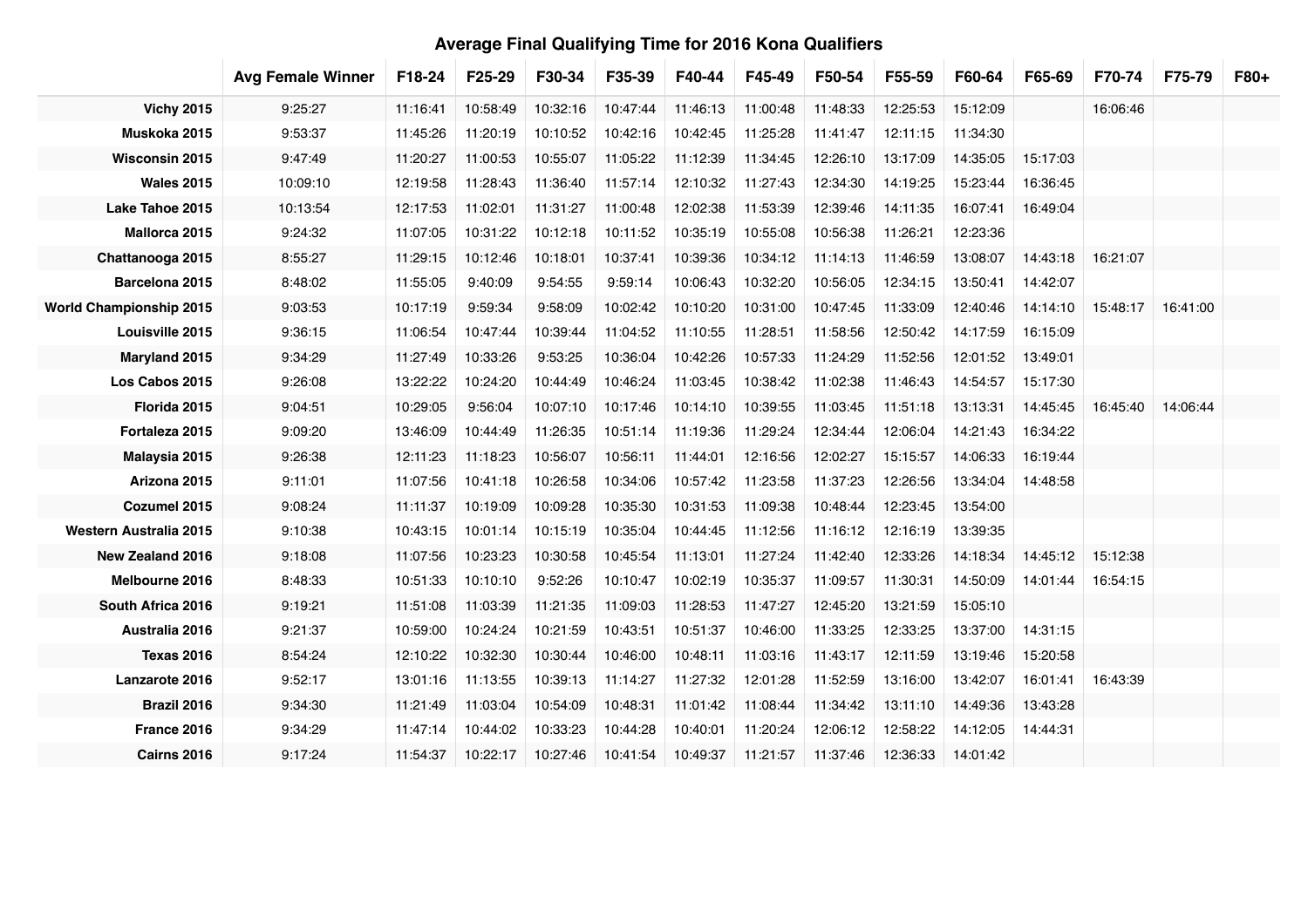### **Average Final Qualifying Time for 2016 Kona Qualifiers**

|                            | <b>Avg Female Winner</b> | F18-24   | F25-29   | F30-34   | F35-39   | F40-44   | F45-49   | F50-54   | F55-59   | F60-64   | F65-69   | F70-74   | F75-79 | <b>F80+</b> |
|----------------------------|--------------------------|----------|----------|----------|----------|----------|----------|----------|----------|----------|----------|----------|--------|-------------|
| Austria 2016               | 9:00:01                  | 10:51:27 | 9:50:23  | 9:54:14  | 10:14:49 | 10:18:51 | 10:37:19 | 10:58:48 | 13:06:14 | 13:45:28 |          |          |        |             |
| <b>Frankfurt 2016</b>      | 9:01:28                  | 10:56:41 | 10:22:52 | 10:08:49 | 10:19:47 | 10:34:26 | 11:00:34 | 12:10:16 | 12:39:30 | 13:55:13 | 14:39:57 |          |        |             |
| <b>UK 2016</b>             | 9:44:26                  | 12:22:23 | 11:06:23 | 11:02:50 | 11:16:33 | 11:49:06 | 11:59:50 | 12:34:39 | 13:10:40 | 15:11:38 | 15:19:36 |          |        |             |
| Lake Placid 2016           | 9:40:45                  | 11:20:32 | 10:26:02 | 10:40:20 | 10:41:59 | 11:00:56 | 11:27:49 | 11:53:25 | 12:36:07 | 14:04:03 | 14:37:46 | 15:47:23 |        |             |
| Switzerland 2016           | 9:16:24                  | 11:03:24 | 10:07:14 | 9:54:58  | 10:12:24 | 10:56:18 | 10:52:17 | 11:52:12 | 12:42:17 | 14:10:26 | 15:00:15 |          |        |             |
| Canada 2016                | 9:28:52                  | 11:13:49 | 10:27:09 | 10:32:50 | 10:35:38 | 10:50:06 | 11:03:31 | 11:43:13 | 11:57:34 | 13:57:50 | 14:54:47 |          |        |             |
| Maastricht-Limburg 2016    | 9:39:24                  | 11:51:28 | 10:36:14 | 10:28:05 | 10:38:54 | 10:43:38 | 11:23:53 | 11:29:29 | 12:39:06 | 15:00:28 |          |          |        |             |
| Boulder 2016               | 9:36:47                  | 11:22:54 | 10:23:16 | 10:33:14 | 11:01:42 | 10:31:24 | 10:55:32 | 11:34:18 | 12:29:22 | 13:00:18 | 14:01:54 | 15:44:05 |        |             |
| Sweden 2016                | 9:04:11                  | 10:35:04 | 10:08:10 | 10:13:59 | 10:27:39 | 10:35:09 | 10:54:31 | 11:01:19 | 12:33:12 | 13:52:59 |          |          |        |             |
| Copenhagen 2016            | 8:50:19                  | 10:56:07 | 9:56:26  | 10:06:36 | 9:59:31  | 10:18:29 | 10:43:02 | 11:13:10 | 11:38:54 | 12:13:07 | 12:56:50 |          |        |             |
| Coeur d'Alene 2016         | 9:34:24                  | 11:25:25 | 10:33:33 | 10:18:27 | 10:48:18 | 10:58:39 | 11:14:13 | 11:47:14 | 13:02:38 | 14:02:22 | 15:04:23 | 16:02:00 |        |             |
| <b>Mont-Tremblant 2016</b> | 9:22:03                  | 12:21:22 | 9:56:22  | 10:38:11 | 10:34:20 | 10:34:30 | 11:09:45 | 11:21:53 | 11:25:10 | 12:56:19 |          |          |        |             |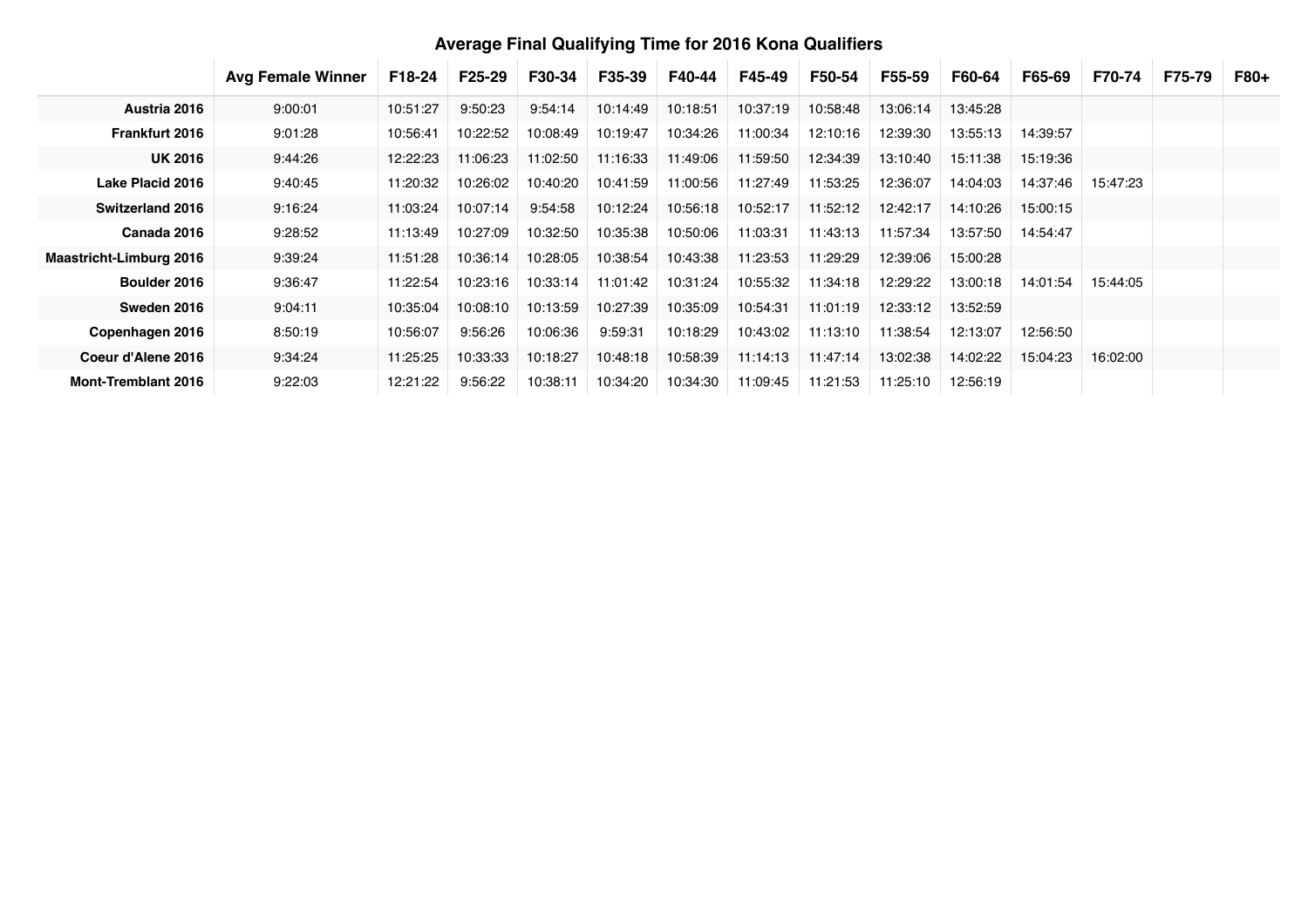### **Average Final Qualifying Time as Percentage of Race Winning Time for 2016 Kona Qualifiers**

|                                | <b>Avg Female Winner</b> | F18-24 | F25-29 | F30-34 | F35-39 | F40-44 | F45-49 | F50-54 | F55-59 | F60-64 | F65-69 | F70-74 | F75-79 | F80+ |
|--------------------------------|--------------------------|--------|--------|--------|--------|--------|--------|--------|--------|--------|--------|--------|--------|------|
| <b>Vichy 2015</b>              | 9:25:27                  | 120%   | 117%   | 112%   | 115%   | 125%   | 117%   | 125%   | 132%   | 161%   |        | 171%   |        |      |
| Muskoka 2015                   | 9:53:37                  | 119%   | 115%   | 103%   | 108%   | 108%   | 115%   | 118%   | 123%   | 117%   |        |        |        |      |
| <b>Wisconsin 2015</b>          | 9:47:49                  | 116%   | 112%   | 111%   | 113%   | 114%   | 118%   | 127%   | 136%   | 149%   | 156%   |        |        |      |
| <b>Wales 2015</b>              | 10:09:10                 | 121%   | 113%   | 114%   | 118%   | 120%   | 113%   | 124%   | 141%   | 152%   | 164%   |        |        |      |
| Lake Tahoe 2015                | 10:13:54                 | 120%   | 108%   | 113%   | 108%   | 118%   | 116%   | 124%   | 139%   | 158%   | 164%   |        |        |      |
| Mallorca 2015                  | 9:24:32                  | 118%   | 112%   | 108%   | 108%   | 113%   | 116%   | 116%   | 122%   | 132%   |        |        |        |      |
| Chattanooga 2015               | 8:55:27                  | 129%   | 114%   | 115%   | 119%   | 119%   | 118%   | 126%   | 132%   | 147%   | 165%   | 183%   |        |      |
| Barcelona 2015                 | 8:48:02                  | 135%   | 110%   | 113%   | 113%   | 115%   | 120%   | 124%   | 143%   | 157%   | 167%   |        |        |      |
| <b>World Championship 2015</b> | 9:03:53                  | 114%   | 110%   | 110%   | 111%   | 112%   | 116%   | 119%   | 127%   | 140%   | 157%   | 174%   | 184%   |      |
| Louisville 2015                | 9:36:15                  | 116%   | 112%   | 111%   | 115%   | 116%   | 120%   | 125%   | 134%   | 149%   | 169%   |        |        |      |
| Maryland 2015                  | 9:34:29                  | 120%   | 110%   | 103%   | 111%   | 112%   | 114%   | 119%   | 124%   | 126%   | 144%   |        |        |      |
| Los Cabos 2015                 | 9:26:08                  | 142%   | 110%   | 114%   | 114%   | 117%   | 113%   | 117%   | 125%   | 158%   | 162%   |        |        |      |
| Florida 2015                   | 9:04:51                  | 115%   | 109%   | 111%   | 113%   | 113%   | 117%   | 122%   | 131%   | 146%   | 163%   | 185%   | 155%   |      |
| Fortaleza 2015                 | 9:09:20                  | 150%   | 117%   | 125%   | 119%   | 124%   | 125%   | 137%   | 132%   | 157%   | 181%   |        |        |      |
| Malaysia 2015                  | 9:26:38                  | 129%   | 120%   | 116%   | 116%   | 124%   | 130%   | 127%   | 162%   | 149%   | 173%   |        |        |      |
| Arizona 2015                   | 9:11:01                  | 121%   | 116%   | 114%   | 115%   | 119%   | 124%   | 127%   | 136%   | 148%   | 161%   |        |        |      |
| Cozumel 2015                   | 9:08:24                  | 122%   | 113%   | 111%   | 116%   | 115%   | 122%   | 118%   | 136%   | 152%   |        |        |        |      |
| Western Australia 2015         | 9:10:38                  | 117%   | 109%   | 112%   | 115%   | 117%   | 122%   | 123%   | 134%   | 149%   |        |        |        |      |
| New Zealand 2016               | 9:18:08                  | 120%   | 112%   | 113%   | 116%   | 121%   | 123%   | 126%   | 135%   | 154%   | 159%   | 164%   |        |      |
| Melbourne 2016                 | 8:48:33                  | 123%   | 115%   | 112%   | 116%   | 114%   | 120%   | 127%   | 131%   | 168%   | 159%   | 192%   |        |      |
| South Africa 2016              | 9:19:21                  | 127%   | 119%   | 122%   | 120%   | 123%   | 126%   | 137%   | 143%   | 162%   |        |        |        |      |
| Australia 2016                 | 9:21:37                  | 117%   | 111%   | 111%   | 115%   | 116%   | 115%   | 123%   | 134%   | 145%   | 155%   |        |        |      |
| <b>Texas 2016</b>              | 8:54:24                  | 137%   | 118%   | 118%   | 121%   | 121%   | 124%   | 132%   | 137%   | 150%   | 172%   |        |        |      |
| Lanzarote 2016                 | 9:52:17                  | 132%   | 114%   | 108%   | 114%   | 116%   | 122%   | 120%   | 134%   | 139%   | 162%   | 169%   |        |      |
| Brazil 2016                    | 9:34:30                  | 119%   | 115%   | 114%   | 113%   | 115%   | 116%   | 121%   | 138%   | 155%   | 143%   |        |        |      |
| France 2016                    | 9:34:29                  | 123%   | 112%   | 110%   | 112%   | 111%   | 118%   | 126%   | 135%   | 148%   | 154%   |        |        |      |
| <b>Cairns 2016</b>             | 9:17:24                  | 128%   | 112%   | 113%   | 115%   | 117%   | 122%   | 125%   | 136%   | 151%   |        |        |        |      |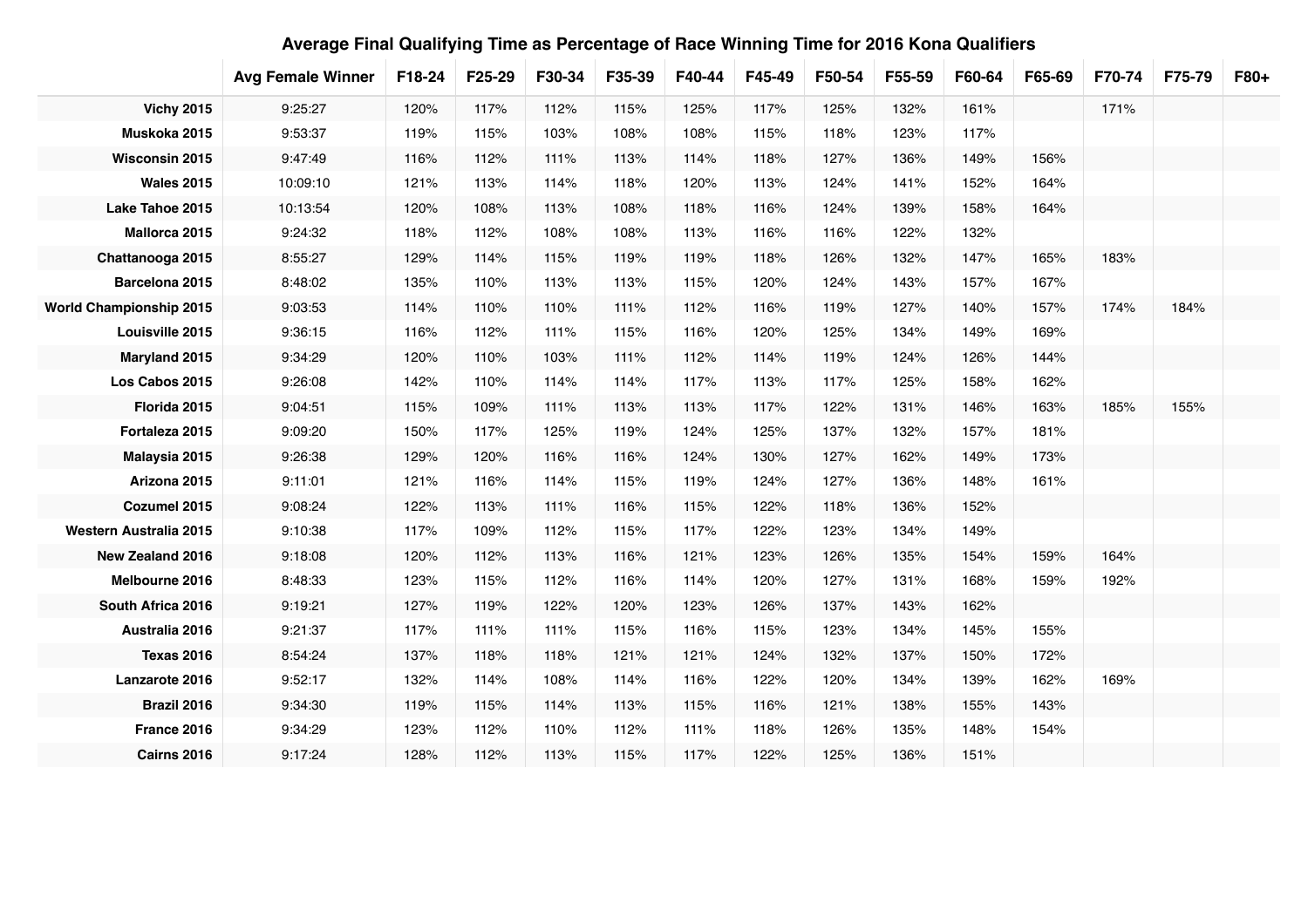|                                | <b>Avg Female Winner</b> | F18-24 | F25-29 | F30-34 | F35-39 | F40-44 | F45-49 | F50-54 | F55-59 | F60-64 | F65-69 | F70-74 | F75-79 | F80+ |
|--------------------------------|--------------------------|--------|--------|--------|--------|--------|--------|--------|--------|--------|--------|--------|--------|------|
| Austria 2016                   | 9:00:01                  | 121%   | 109%   | 110%   | 114%   | 115%   | 118%   | 122%   | 146%   | 153%   |        |        |        |      |
| <b>Frankfurt 2016</b>          | 9:01:28                  | 121%   | 115%   | 112%   | 114%   | 117%   | 122%   | 135%   | 140%   | 154%   | 163%   |        |        |      |
| <b>UK 2016</b>                 | 9:44:26                  | 127%   | 114%   | 113%   | 116%   | 121%   | 123%   | 129%   | 135%   | 156%   | 157%   |        |        |      |
| Lake Placid 2016               | 9:40:45                  | 117%   | 108%   | 110%   | 111%   | 114%   | 118%   | 123%   | 130%   | 145%   | 151%   | 163%   |        |      |
| <b>Switzerland 2016</b>        | 9:16:24                  | 119%   | 109%   | 107%   | 110%   | 118%   | 117%   | 128%   | 137%   | 153%   | 162%   |        |        |      |
| Canada 2016                    | 9:28:52                  | 118%   | 110%   | 111%   | 112%   | 114%   | 117%   | 124%   | 126%   | 147%   | 157%   |        |        |      |
| <b>Maastricht-Limburg 2016</b> | 9:39:24                  | 123%   | 110%   | 108%   | 110%   | 111%   | 118%   | 119%   | 131%   | 155%   |        |        |        |      |
| Boulder 2016                   | 9:36:47                  | 118%   | 108%   | 110%   | 115%   | 109%   | 114%   | 120%   | 130%   | 135%   | 146%   | 164%   |        |      |
| Sweden 2016                    | 9:04:11                  | 117%   | 112%   | 113%   | 115%   | 117%   | 120%   | 122%   | 138%   | 153%   |        |        |        |      |
| Copenhagen 2016                | 8:50:19                  | 124%   | 112%   | 114%   | 113%   | 117%   | 121%   | 127%   | 132%   | 138%   | 146%   |        |        |      |
| Coeur d'Alene 2016             | 9:34:24                  | 119%   | 110%   | 108%   | 113%   | 115%   | 117%   | 123%   | 136%   | 147%   | 157%   | 167%   |        |      |
| <b>Mont-Tremblant 2016</b>     | 9:22:03                  | 132%   | 106%   | 114%   | 113%   | 113%   | 119%   | 121%   | 122%   | 138%   |        |        |        |      |

#### **Average Final Qualifying Time as Percentage of Race Winning Time for 2016 Kona Qualifiers**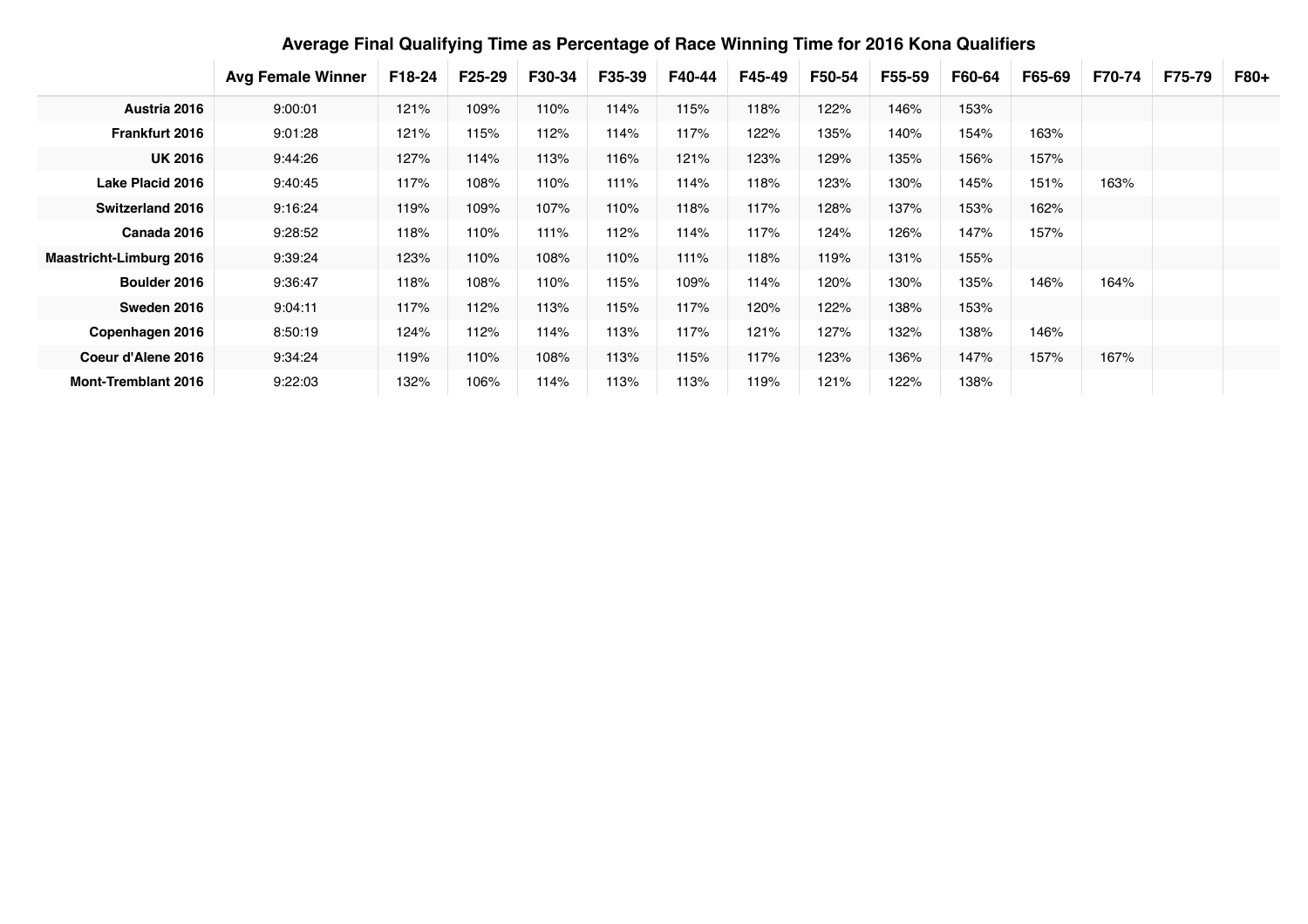| <b>Average Qualifying Range for 2016 Kona Qualifiers</b> |                          |         |         |         |         |         |         |         |         |         |         |         |         |      |
|----------------------------------------------------------|--------------------------|---------|---------|---------|---------|---------|---------|---------|---------|---------|---------|---------|---------|------|
|                                                          | <b>Avg Female Winner</b> | F18-24  | F25-29  | F30-34  | F35-39  | F40-44  | F45-49  | F50-54  | F55-59  | F60-64  | F65-69  | F70-74  | F75-79  | F80+ |
| <b>Vichy 2015</b>                                        | 9:25:27                  | 0:00:00 | 0:00:00 | 0:09:30 | 0:00:00 | 0:45:35 | 0:00:00 | 0:00:00 | 0:00:00 | 0:00:00 |         | 0:00:00 |         |      |
| Muskoka 2015                                             | 9:53:37                  | 0:00:00 | 0:18:07 | 0:17:15 | 0:18:13 | 0:01:35 | 0:26:45 | 0:28:37 | 0:03:39 | 0:00:00 |         |         |         |      |
| <b>Wisconsin 2015</b>                                    | 9:47:49                  | 0:00:00 | 0:07:17 | 0:12:48 | 0:20:10 | 0:10:57 | 0:30:29 | 0:35:21 | 0:00:00 | 0:00:00 | 0:00:00 |         |         |      |
| <b>Wales 2015</b>                                        | 10:09:10                 | 0:00:00 | 0:00:00 | 0:20:47 | 0:39:27 | 0:40:14 | 0:00:00 | 0:00:00 | 0:00:00 | 0:00:00 | 0:00:00 |         |         |      |
| Lake Tahoe 2015                                          | 10:13:54                 | 0:00:00 | 0:00:00 | 0:13:28 | 0:13:41 | 0:15:13 | 0:33:38 | 0:20:53 | 0:00:00 | 0:00:00 | 0:00:00 |         |         |      |
| Mallorca 2015                                            | 9:24:32                  | 0:00:00 | 0:00:00 | 0:19:23 | 0:16:10 | 0:10:50 | 0:26:15 | 0:00:00 | 0:00:00 | 0:00:00 |         |         |         |      |
| Chattanooga 2015                                         | 8:55:27                  | 0:00:00 | 0:00:00 | 0:13:46 | 0:24:03 | 0:15:27 | 0:16:19 | 0:30:07 | 0:27:28 | 0:00:00 | 0:00:00 | 0:00:00 |         |      |
| Barcelona 2015                                           | 8:48:02                  | 0:00:00 | 0:00:00 | 0:20:33 | 0:09:46 | 0:21:34 | 0:18:17 | 0:00:00 | 0:00:00 | 0:00:00 | 0:00:00 |         |         |      |
| <b>World Championship 2015</b>                           | 9:03:53                  | 0:00:00 | 0:00:00 | 0:00:00 | 0:00:00 | 0:00:00 | 0:00:00 | 0:00:00 | 0:00:00 | 0:00:00 | 0:00:00 | 0:00:00 | 0:00:00 |      |
| Louisville 2015                                          | 9:36:15                  | 0:00:00 | 0:10:38 | 0:13:21 | 0:23:38 | 0:23:58 | 0:31:05 | 0:21:37 | 0:00:00 | 0:00:00 | 0:00:00 |         |         |      |
| Maryland 2015                                            | 9:34:29                  | 0:00:00 | 0:48:24 | 0:14:13 | 0:11:18 | 0:36:28 | 0:21:10 | 0:15:50 | 0:15:09 | 0:00:00 | 0:00:00 |         |         |      |
| Los Cabos 2015                                           | 9:26:08                  | 0:00:00 | 0:00:00 | 0:19:53 | 0:00:00 | 0:11:54 | 0:06:49 | 0:00:00 | 0:00:00 | 0:00:00 | 0:00:00 |         |         |      |
| Florida 2015                                             | 9:04:51                  | 0:00:00 | 0:00:00 | 0:10:53 | 0:14:22 | 0:14:35 | 0:20:25 | 0:18:28 | 0:00:00 | 0:00:00 | 0:00:00 | 0:00:00 | 0:00:00 |      |
| Fortaleza 2015                                           | 9:09:20                  | 0:00:00 | 0:00:00 | 0:26:41 | 0:33:47 | 0:57:16 | 0:00:00 | 0:00:00 | 0:00:00 | 0:00:00 | 0:00:00 |         |         |      |
| Malaysia 2015                                            | 9:26:38                  | 0:00:00 | 0:00:00 | 0:00:00 | 0:17:35 | 0:00:00 | 0:00:00 | 0:00:00 | 0:00:00 | 0:00:00 | 0:00:00 |         |         |      |
| Arizona 2015                                             | 9:11:01                  | 0:00:00 | 0:22:34 | 0:17:14 | 0:10:17 | 0:27:35 | 0:31:32 | 0:11:39 | 0:00:00 | 0:00:00 | 0:00:00 |         |         |      |
| Cozumel 2015                                             | 9:08:24                  | 0:00:00 | 0:00:00 | 0:06:15 | 0:14:45 | 0:14:50 | 0:13:10 | 0:00:00 | 0:00:00 | 0:00:00 |         |         |         |      |
| Western Australia 2015                                   | 9:10:38                  | 0:00:00 | 0:00:00 | 0:11:44 | 0:22:28 | 0:31:28 | 0:24:17 | 0:00:00 | 0:00:00 | 0:00:00 |         |         |         |      |
| New Zealand 2016                                         | 9:18:08                  | 0:00:00 | 0:00:00 | 0:09:10 | 0:12:59 | 0:20:16 | 0:16:37 | 0:00:00 | 0:00:00 | 0:00:00 | 0:00:00 | 0:00:00 |         |      |
| Melbourne 2016                                           | 8:48:33                  | 0:00:00 | 0:11:16 | 0:13:31 | 0:23:57 | 0:22:33 | 0:32:07 | 0:07:17 | 0:00:00 | 0:00:00 | 0:00:00 | 0:00:00 |         |      |
| South Africa 2016                                        | 9:19:21                  | 0:00:00 | 0:25:52 | 0:51:11 | 0:25:56 | 0:34:48 | 0:27:44 | 0:42:24 | 0:00:00 | 0:00:00 |         |         |         |      |
| Australia 2016                                           | 9:21:37                  | 0:00:00 | 0:00:00 | 0:14:06 | 0:17:42 | 0:20:06 | 0:00:00 | 0:00:00 | 0:00:00 | 0:00:00 | 0:00:00 |         |         |      |
| <b>Texas 2016</b>                                        | 8:54:24                  | 0:45:06 | 0:08:47 | 0:21:52 | 0:31:41 | 0:44:14 | 0:23:11 | 0:34:45 | 0:32:20 | 0:00:00 | 0:00:00 |         |         |      |
| Lanzarote 2016                                           | 9:52:17                  | 0:00:00 | 0:00:00 | 0:00:00 | 0:00:00 | 0:00:00 | 0:00:00 | 0:00:00 | 0:00:00 | 0:00:00 | 0:00:00 | 0:00:00 |         |      |
| Brazil 2016                                              | 9:34:30                  | 0:00:00 | 0:14:57 | 0:24:00 | 0:19:31 | 0:16:21 | 0:00:00 | 0:00:00 | 0:00:00 | 0:00:00 | 0:00:00 |         |         |      |
| France 2016                                              | 9:34:29                  | 0:00:00 | 0:00:00 | 0:00:00 | 0:00:00 | 0:00:00 | 0:00:00 | 0:00:00 | 0:00:00 | 0:00:00 | 0:00:00 |         |         |      |
| <b>Cairns 2016</b>                                       | 9:17:24                  | 0:00:00 | 0:00:00 | 0:13:25 | 0:16:38 | 0:23:26 | 0:14:33 | 0:00:00 | 0:00:00 | 0:00:00 |         |         |         |      |